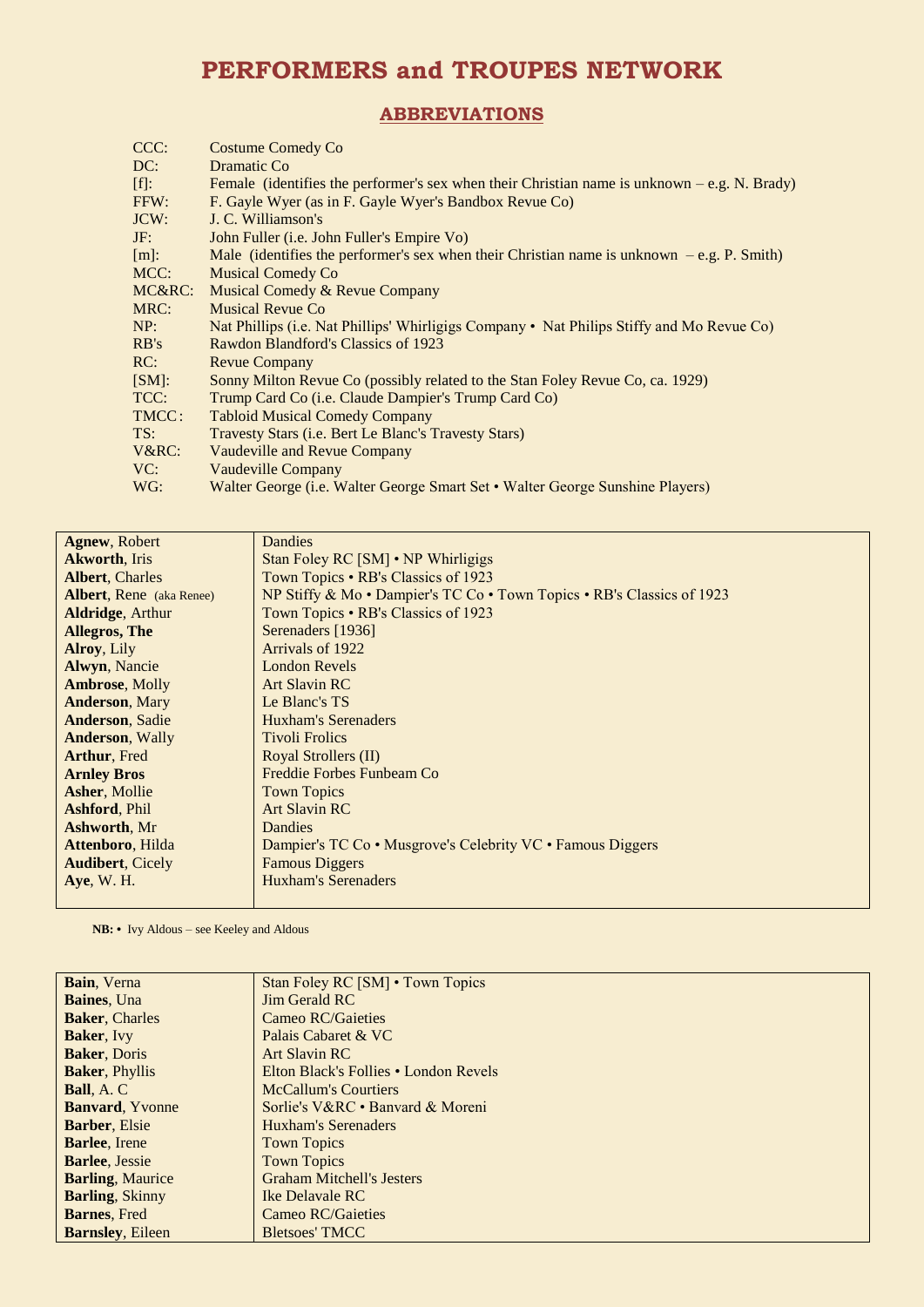| Baron, E. [f]                                    | <b>Paul Stanhope RC</b>                                                                      |
|--------------------------------------------------|----------------------------------------------------------------------------------------------|
| <b>Barrett</b> , Laurel                          | <b>Jim Gerald RC</b>                                                                         |
| Barry, Allan                                     | Serenaders [1936]                                                                            |
| <b>Barry</b> , Nesta                             | <b>McCallum's Courtiers</b>                                                                  |
| <b>Barraclough, Ernest</b>                       | Le Blanc TS • Stanley McKay                                                                  |
| Bates, Les                                       | <b>Paul Stanhope RC</b>                                                                      |
| <b>Batterby</b> , Pop                            | Dandies • Huxham's Serenaders • JCW (Gilbert & Sullivan Co pre-1914)                         |
| Beacham, Red                                     | <b>London Revels</b>                                                                         |
| <b>Beachcroft</b> , Edward                       | <b>Stanley McKay's Gaieties</b>                                                              |
| <b>Beaumont</b> , Bertha                         | Art Slavin RC . Bert Ray RC                                                                  |
| Beck, Syd                                        | Huxham's Serenaders • Connors & Paul RC • NP Whirligigs • Crane's Topics of 1925 •           |
|                                                  | Vogues CCC · Graham Mitchell's Jesters/Serenaders · Madge Cloherty's Celebrities             |
| Bellfield, Ada                                   | Dandies                                                                                      |
| <b>Bellion, Dot</b>                              | Le Blanc's TS                                                                                |
| <b>Bennett</b> , Don                             | NP Whirligigs • Graham Mitchell's Jesters                                                    |
| <b>Bennetto, Alice</b>                           | Town Topics • Tivoli Follies • Elton Black's Follies • Palais Cabaret & VC • London Revels • |
|                                                  | RB's Classics of 1923 • Stanley McKay's Gaieties                                             |
| Benson, Vera                                     | Tivoli Frolics • FGW Bandbox RC • Cameo RC/Gaieties • Stanley McKay's Gaieties • RB's        |
|                                                  | Classics of 1923                                                                             |
| Bent, Bess                                       | NP Whirligigs                                                                                |
| Berg, Berenice                                   | <b>Town Topics</b>                                                                           |
| Bertini, Hal                                     | <b>Bert Ray RC</b>                                                                           |
| <b>Big Four</b>                                  | Freddie Forbes Funbeam Co                                                                    |
| <b>Bindley, Pauline</b><br><b>Binks, Clifton</b> | <b>Town Topics</b><br><b>Famous Diggers</b>                                                  |
| <b>Black</b> , Elton                             | [see AVTA bio]                                                                               |
| <b>Blackie</b> , Amy                             | JFs Empire Co                                                                                |
| <b>Blackwell</b> , Bess                          | Bletsoes' TMCC . NP Stiffy & Mo                                                              |
| <b>Blair</b> , James                             | Sorlie V&RC                                                                                  |
| <b>Blanchards</b> , The                          | Arrivals of 1922                                                                             |
| <b>Bletsoe, Albert</b>                           | Bletsoes' Crimson Ramblers . Bletsoes' TMCC                                                  |
| <b>Bletsoe, Maud</b>                             | Bletsoes' Crimson Ramblers . Bletsoes' TMCC                                                  |
| <b>Bluett</b> , Fred                             | • JFs Empire Co • Town Topics • RB's Classics of 1923                                        |
| <b>Bluett</b> , Gus                              | Town Topics • RB's Classics of 1923                                                          |
| <b>Bohning, Frieda</b>                           | Jim Gerald RC . Graham Mitchell's Serenaders . Madge Cloherty's Celebrities                  |
| <b>Borradale</b> , Harry                         | Dandies • Courtiers • Borradale's Sparklers                                                  |
| <b>Boulais, Marcelline</b>                       | <b>Dandies</b>                                                                               |
| <b>Bourke</b> , Cecil                            | <b>Graham Mitchell's Jesters</b>                                                             |
| <b>Bourke</b> , Eileen                           | <b>Madge Cloherty's Celebrities</b>                                                          |
| <b>Bovis, Charles</b>                            | Moorish Maid - Geo Stephenson (1906)                                                         |
| <b>Bovis, Will (aka Billy)</b>                   | Moorish Maid - Geo Stephenson (1906) • FGW Bandbox RC                                        |
| <b>Bowie, Rosie</b>                              | Bletsoes' TMCC . NP Stiffy and Mo . Town Topics                                              |
| <b>Bowmont</b> , Ivy                             | Art Slavin RC · Skeeta Cass RC · Stanley McKay                                               |
| <b>Braby, N.</b> [f]                             | <b>Paul Stanhope RC</b>                                                                      |
| Bracy, Will                                      | Eldie & Bracey's VC                                                                          |
| <b>Bradford</b> , Linda                          | <b>Dandies</b>                                                                               |
| <b>Bradley</b> , Cyril                           | Palais Cabaret & VC                                                                          |
| Brae, Mena<br><b>Brahams</b> , Mr A              | <b>Royal Strollers</b><br><b>Dandies</b>                                                     |
| <b>Brandon</b> , Gwen                            | NP Stiffy & Mo RC                                                                            |
| Brennan, Joe                                     | Dandies • Courtiers                                                                          |
| <b>Brennan</b> , Rose                            | Le Blanc's TS • Paul Stanhope RC • Stanley McKay                                             |
| Brimsden, Ray                                    | <b>Famous Diggers</b>                                                                        |
| <b>Brinkman, Ernest</b>                          | JF Empire Co                                                                                 |
| <b>Broadfoot</b> , Isobel                        | <b>Geo Wallace RC</b>                                                                        |
| <b>Brogan Boys</b>                               | <b>London Revels</b>                                                                         |
| <b>Bromley</b> , Grace                           | Sorlie V&RC                                                                                  |
| <b>Brooke</b> , George                           | Dandies                                                                                      |
| Brooke, Lalla                                    | <b>Art Slavin RC</b>                                                                         |
| <b>Brooks</b> , Olive                            | Dandies                                                                                      |
| <b>Brooks</b> , Peter                            | Elton Black RC • Paul Stanhope RC • NP Stiffy & Mo • Merry Monarchs • Graham Mitchell's      |
|                                                  | <b>Jesters</b>                                                                               |
| <b>Brown</b> , Dot                               | <b>Frank Neil's VC</b>                                                                       |
| <b>Brown</b> , George                            | <b>Elton Black's Follies</b>                                                                 |
| <b>Browne</b> , Oswald                           | Dandies                                                                                      |
| <b>Bruce</b> , Harold                            | Dandies                                                                                      |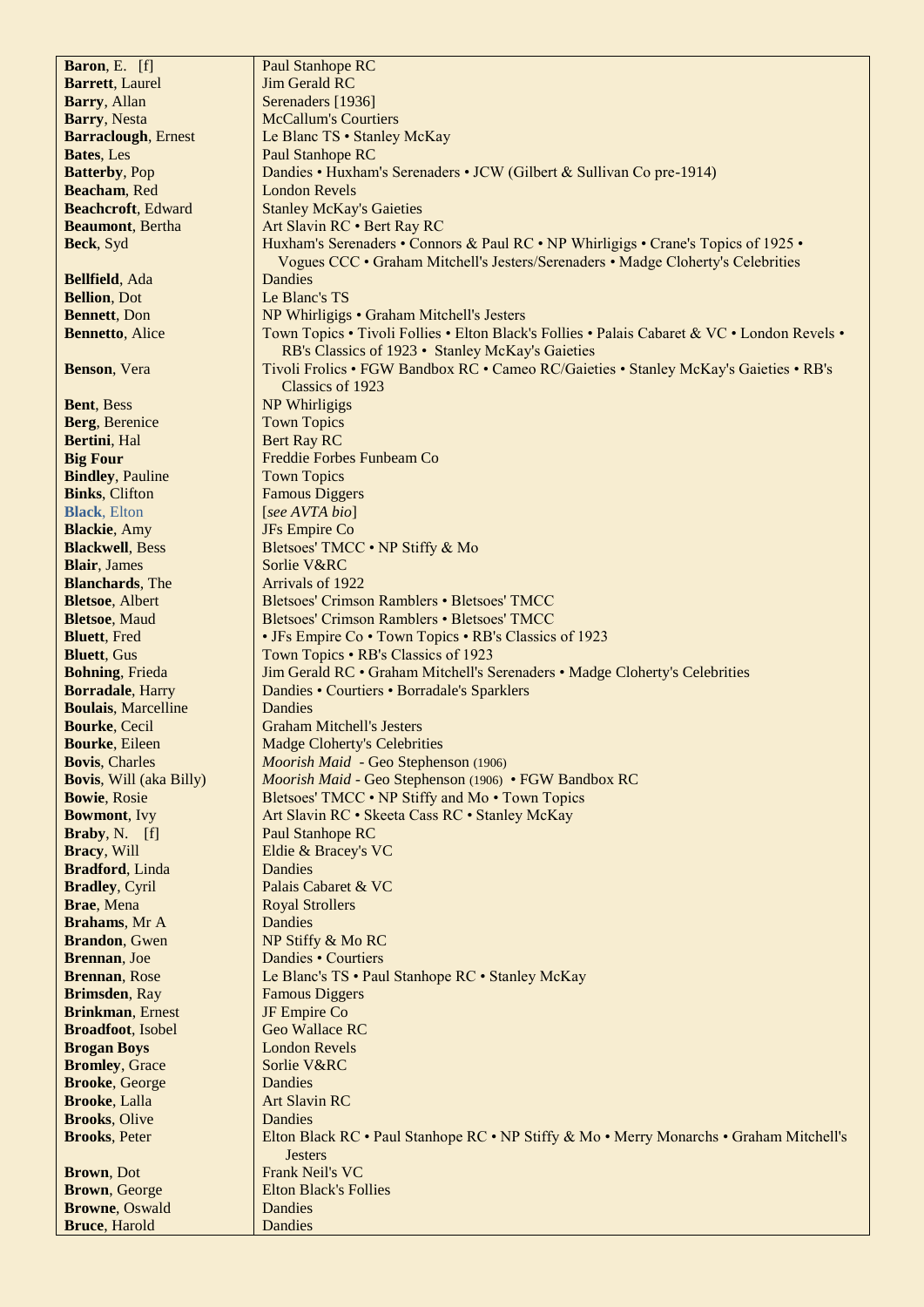| <b>Bryce</b> , Thelma   | Jim Gerald RC                                                                    |
|-------------------------|----------------------------------------------------------------------------------|
| <b>Buckley</b> , Maggie | Frank Neil's VC • Frank Neil's MC&RC                                             |
| <b>Buckman, Clarice</b> | RB's Classics of 1923                                                            |
| <b>Burchell</b> , Syd   | Huxham's Serenaders • Geo Wallace RC • Clem Dawe's MRC • Moon & Morris • Student |
|                         | <i>Prince</i> (1933)                                                             |
| <b>Burgess, Harry</b>   | American Burlesque Co • Jim Gerald RC • Harry Burgess RC                         |
| <b>Burns</b> , Linea    | NP Stiffy & Mo                                                                   |
| <b>Bursey</b> , Zoe     | <b>London Revels</b>                                                             |
| <b>Buxton, Thelma</b>   | Geo Wallace RC                                                                   |
| <b>Byrne</b> , Tessa    | <b>Dandies</b>                                                                   |
| <b>Byron</b> , Molly    | Cameo RC/Gaieties                                                                |
| <b>Buderick</b> , Len   | Kate Howarde DC                                                                  |
|                         |                                                                                  |

 **NB: •** Bess Blackwell's Christian name has been billed as Belle (i.e. Albert Bletsoe Revue Co) Ivy Bowmont aka Ivy Cass or Ivy Beaumont

| Cade, W.R.                             | <b>Town Topics</b>                                                                       |
|----------------------------------------|------------------------------------------------------------------------------------------|
| Cahill, Edward                         | <b>Dandies</b>                                                                           |
| Cahill, Lily                           | <b>Dandies</b>                                                                           |
| <b>Caldwell</b> , James                | Bletsoe's TMCC . Fullers' Fantastics                                                     |
| <b>Callow</b> , Charles                | <b>Bletsoes' TMCC</b>                                                                    |
| <b>Callow</b> , Russell                | Graham Mitchell's Serenaders • Madge Cloherty's Celebrities                              |
| <b>Calvert</b> , Ben                   | Dandies                                                                                  |
| Cameron, Clyde                         | <b>Art Slavin RC</b>                                                                     |
| <b>Campbell</b> , George               | <b>Elton Black RC</b>                                                                    |
| <b>Campbell</b> , Gladys               | <b>Huxham's Serenaders</b>                                                               |
| Campbell, John                         | Dandies                                                                                  |
| Cannan, Bunny                          | <b>Geo Wallace RC</b>                                                                    |
| Cannan, Walter                         | <b>Elton Black's Follies</b>                                                             |
| Carew, Vera                            | <b>Famous Diggers</b>                                                                    |
| Carlyle, Billie                        | <b>Famous Diggers</b>                                                                    |
| Carlyon, Will                          | <b>Art Slavin RC</b>                                                                     |
| <b>Carmichael</b> , Lena               | JFs Empire Co                                                                            |
| <b>Carney</b> , Denis                  | <b>Art Slavin RC</b>                                                                     |
| <b>Carolan, Mickey</b>                 | <b>Madge Cloherty's Celebrities</b>                                                      |
| Carr, Nita                             | NP Whirligigs                                                                            |
| Carr-Glynn, Neva                       | Jim Gerald RC • Clowns in Clover (Frank Neil) • [possibly worked with Geo Wallace and F. |
|                                        | Gayle Wyer]                                                                              |
| <b>Carrington</b> , Ella               | Ella Carrington's Stray Leaves Combination                                               |
| Carter, A.                             | Ella Carrington's Stray Leaves Combination                                               |
| Caryil, Jan (Mr)                       | <b>Town Topics</b>                                                                       |
| Cash, Harry                            | NP Whirligigs                                                                            |
| Cashman, Gerald                        | Black/Howarde RC . Paul Stanhope RC . NP Stiffy & Mo                                     |
| <b>Casselli</b> , Cerice (possibly aka | <b>Paul Stanhope RC</b>                                                                  |
| Cora Casella)                          |                                                                                          |
| Cassier, Germaine                      | Le Blanc's TS                                                                            |
| Cass, Will (Billy)                     | Art Slavin RC · Skeeta Cass RC · Stanley McKay                                           |
| Chant, George                          | Dandies                                                                                  |
| Chapman, Thelma                        | <b>London Revels</b>                                                                     |
| <b>Chard</b> , Daisy                   | JF Empire Co                                                                             |
| <b>Charlton, Con (Conrad)</b>          | Famous Diggers • Town Topics                                                             |
| Charlton (1921), Frank                 | <b>Town Topics</b>                                                                       |
| <b>Chase, Carlton</b>                  | American Burlesque Co • Le Blanc's TS • Mother Goose (1924)                              |
| <b>Checkett</b> , Kate                 | <b>Dandies</b>                                                                           |
| <b>Chenoweth, Maurice</b>              | <b>Art Slavin RC</b>                                                                     |
| Clark, Lily                            | Le Blanc's TS                                                                            |
| Clark, Neville                         | Sorlie's V&RC                                                                            |
| Clarke, Arthur                         | Frank Neil's MC&RC . Palais Cabaret & VC                                                 |
| Clarke, Sidney                         | NP Whirligigs                                                                            |
| Clay, Harry                            | [see AVTA bio]                                                                           |
| Cliff, Lucy                            | Le Blanc's TS                                                                            |
| Clifford, Eileen                       | RB's Classics of 1923                                                                    |
| <b>Clifford</b> , Ruby                 | JF Empire Co                                                                             |
| <b>Clifton, Robbie</b>                 | <b>Jim Gerald RC</b>                                                                     |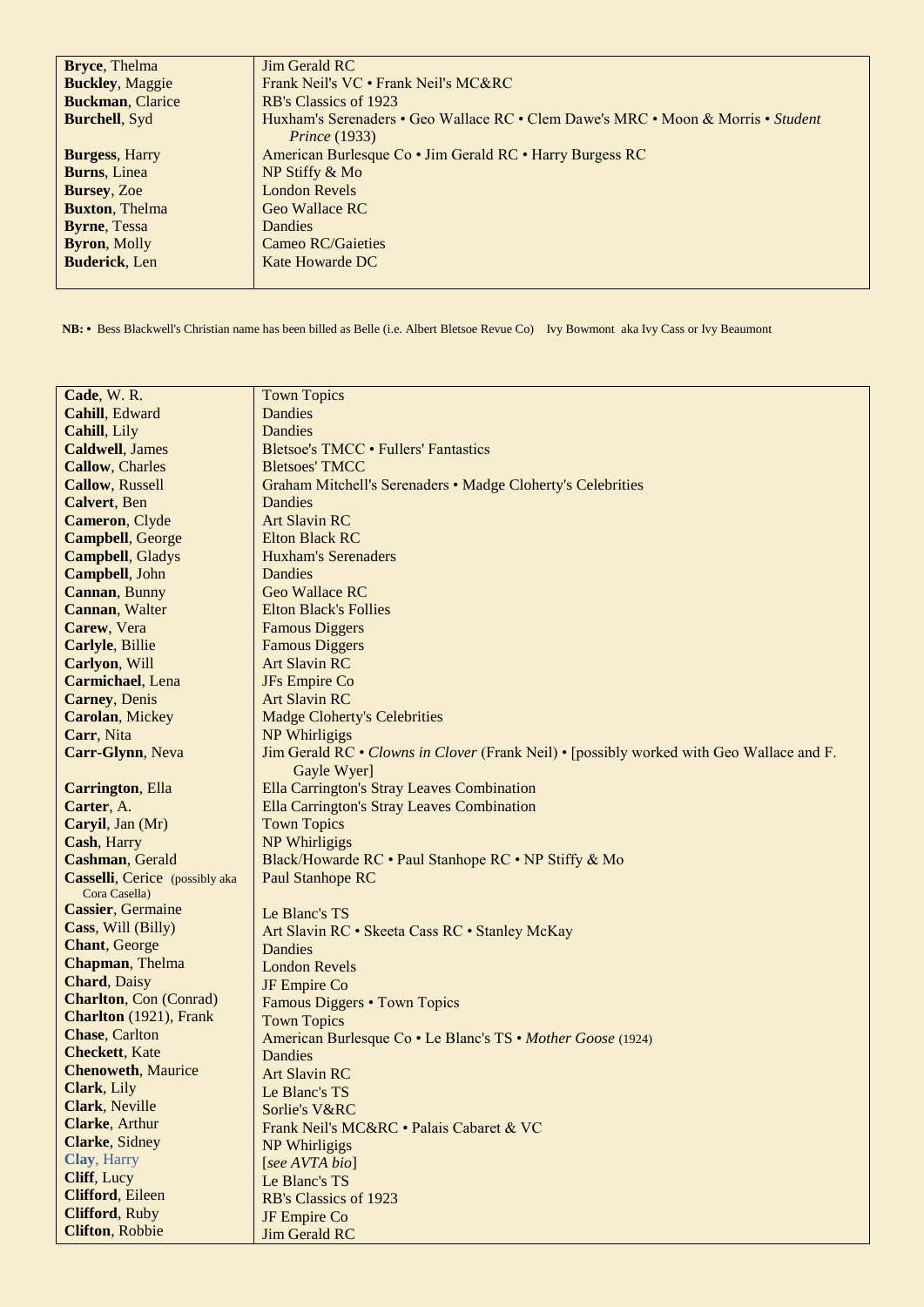| <b>Coburn</b> , Lily [aka Coburne] | Jim Gerald RC • Graham Mitchell's Jesters                                               |
|------------------------------------|-----------------------------------------------------------------------------------------|
| <b>Cochrane</b> , Henry            | <b>Cameo RC/Gaieties</b>                                                                |
| <b>Coghlin</b> , Vonnie            | Royal Strollers (II)                                                                    |
| Colenzo, Lillian                   | Le Blanc's TS                                                                           |
| <b>Collier</b> , Ivy               | Eldie & Bracey's VC                                                                     |
| <b>Collier, Ruby</b>               | Eldie & Bracey's VC                                                                     |
| <b>Collier</b> , Stella            | Palais Cabaret & VC                                                                     |
| <b>Collins</b> , Lottie            | <b>Town Topics</b>                                                                      |
| <b>Collins, Otto</b>               | Dandies                                                                                 |
| <b>Collins</b> , Tom               | NP Stiffy $& Mo \cdot NP$ Whirligigs                                                    |
| Coltman, Stan                      | <b>Elton Black's Follies</b>                                                            |
| <b>Conaghan</b> , Madge            | <b>Famous Diggers</b>                                                                   |
| <b>Connolly, Cyril</b>             | Dandies                                                                                 |
| <b>Connolly, Gerald</b>            | Sorlie's V&RC                                                                           |
| <b>Connelly, Keith</b>             | NP Stiffy & Mo • Geo Wallace RC • NP Whirligigs • Stan Foley RC [SM] • Royal            |
|                                    | Strollers (II) • Palais Cabaret & VC • Graham Mitchell's Jester/Serenaders • Serenaders |
|                                    | [1936]                                                                                  |
| <b>Connors</b> , Mike              | Le Blanc's TS • NP Stiffy & Mo • NP Whirligigs • Connors and Paul RC                    |
| Conrade, Nada                      | Arrivals of 1922                                                                        |
| Corelli, George                    | Ike Delavale RC . London Revels                                                         |
| Cottam, Lou                        | Jim Gerald RC • Midnight Frolics Co                                                     |
| Coney, Les                         | Frank Neil's VC · Famous Diggers · WG Smart Set                                         |
| Cooper, Hal                        | NP Stiffy & Mo • NP Whirligigs • Moon & Morris                                          |
| Cornock, Vera                      | Town Topics • RB's Classics of 1923                                                     |
| <b>Cornock</b> , Walter            | Kate Howarde DC • F. Gayle Wyer's Bandbox Co • NP Whirligigs                            |
| Correlli, George                   | <b>Stanley McKay's Gaieties</b>                                                         |
| Corrie, Bert                       | <b>Art Slavin RC</b>                                                                    |
| <b>Court, Hartley</b>              | Le Blanc's TS                                                                           |
| <b>Courtney</b> , Eva              | Stiffy and Mo                                                                           |
| <b>Courtney</b> , Vince            | Stiffy and Mo • Fullers' Fantastics                                                     |
| Coward, Percy                      | <b>Dandies</b>                                                                          |
| Craig, Phyllis                     | Arrivals of 1922                                                                        |
| Crane, Arthur                      | Dandies                                                                                 |
| Crane, Colin                       | Courtiers • Town Topics                                                                 |
| Crane, Colin Jnr                   | <b>Cameo RC/Gaieties</b>                                                                |
| Crane, Dulcie                      | <b>Town Topics</b>                                                                      |
| <b>Crawford, Ernest</b>            | Jim Gerald RC                                                                           |
| <b>Crawford</b> , Esme             | <b>Cameo RC/Gaieties</b>                                                                |
| Crawford, Jim                      | <b>Graham Mitchell's Jesters</b>                                                        |
| Crawford, Will                     | <b>Famous Diggers</b>                                                                   |
| Craydon, Letty                     | Jim Gerald RC • George Wallace RC • NP Whirligigs • Serenaders [1936]                   |
| <b>Creswell</b> , Dot              | Jim Gerald RC                                                                           |
| <b>Crosby, Marshall</b>            | <b>Geo Wallace RC</b>                                                                   |
| <b>Cross</b> , Victor              | <b>Famous Diggers</b>                                                                   |
| <b>Crossley</b> , Iza              | <b>Famous Diggers</b>                                                                   |
| <b>Crossley</b> , Moya             | <b>Famous Diggers</b>                                                                   |
| <b>Crotty, George</b>              | <b>Art Slavin RC</b>                                                                    |
| <b>Cusko's Miniature Circus</b>    | <b>Graham Mitchell's Jesters</b>                                                        |
|                                    |                                                                                         |

| Dalbro, Florrie        | Bert Le Blanc's TS                                                                       |
|------------------------|------------------------------------------------------------------------------------------|
| <b>Dalbro, Tilly</b>   | Bert Le Blanc's TS                                                                       |
| <b>Dallas, Gwyneth</b> | <b>Dandies</b>                                                                           |
| Dale, Linda            | Courtiers                                                                                |
| Dale, Tom              | Jim Gerald • Ike Delavale RC • NP Whirligigs                                             |
| <b>Daley, Paul</b>     | NP Whirligigs                                                                            |
| Daley, Les             | George Wallace RC                                                                        |
| Daly, May              | Mo's Merrymakers                                                                         |
| Daly & Fane            | <b>Graham Mitchell's Serenaders</b>                                                      |
| Dampier, Claude        | Dandies • Dampier's TC • Famous Diggers                                                  |
| D'Arcy, Rosa           | <b>Famous Diggers</b>                                                                    |
| Darragh, Margaret      | <b>Art Slavin RC</b>                                                                     |
| David, Fred            | <b>Elton Black's Follies</b>                                                             |
| Davidson, Alec         | Stiffy & Mo • Art Slavin RC                                                              |
| Davis, Ivy             | Bletsoe's TMCC • Dandies • NP Stiffy & Mo • Art Slavin RC • Connors & Paul • Bert Ray RC |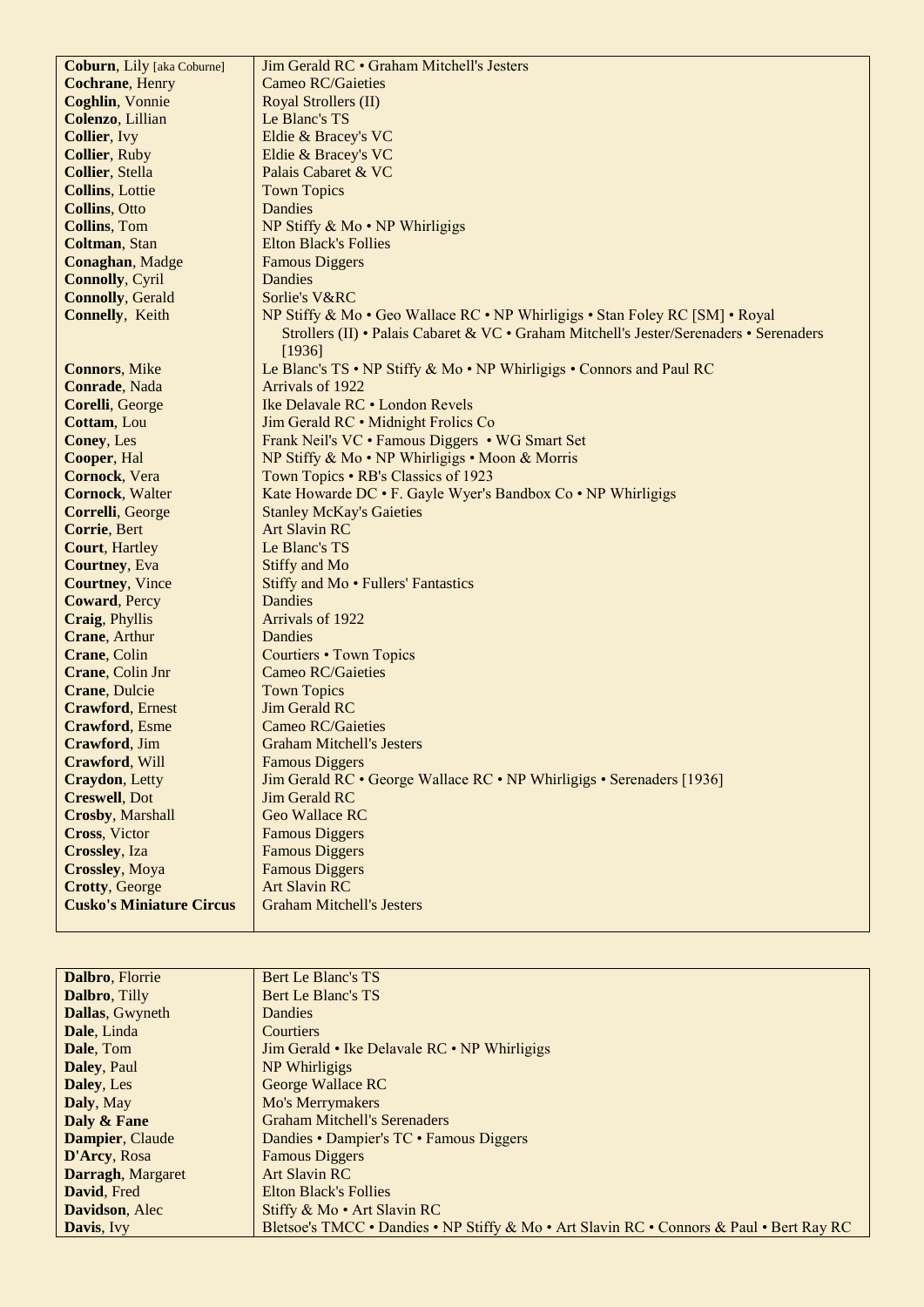| Davis, Dot              | NP Stiffy & Mo                                                                                                                           |
|-------------------------|------------------------------------------------------------------------------------------------------------------------------------------|
| Davis, Essie            | Bert Le Blanc's TS • Arrivals of 1922                                                                                                    |
| Dawe, Clem              | <b>Clem Dawe's MRC</b>                                                                                                                   |
| Dawson, Gus             | <b>Famous Diggers</b>                                                                                                                    |
| Day, Ruby               | <b>Art Slavin RC</b>                                                                                                                     |
| Deal, Fred              | Le Blanc's TS                                                                                                                            |
| Dean, Flo               | <b>Famous Diggers</b>                                                                                                                    |
| Dean, Nellie            | Geo Wallace RC . Phil Smith RC                                                                                                           |
| Deane, Lena             | <b>Huxham's Serenaders</b>                                                                                                               |
| De Guy, Fritzee         | Paul Stanhope RC                                                                                                                         |
| De Lacy, Violet         | <b>Bert Le Blanc's TS</b>                                                                                                                |
| Delaney, J. A.          | Ella Carrington's Stray Leaves Combination                                                                                               |
| Delavale, Charles "Ike" | [see AVTA bio]                                                                                                                           |
| <b>Dennis</b> , Jack    | NP Stiffy & Mo                                                                                                                           |
| De Roebeck, Harry       | Dandies • WG Smart Set                                                                                                                   |
| Desboro, Kathleen       | <b>Art Slavin RC</b>                                                                                                                     |
| de Silva, Bud           | Sorlie's V&RC                                                                                                                            |
| <b>Desmond</b> , Bert   | Sorlie's V&RC • Stanley McKay • Arrivals of 1922                                                                                         |
| Desmond, G. W.          |                                                                                                                                          |
|                         | <b>Royal Strollers</b><br>Ike Delavale RC                                                                                                |
| <b>Desmond</b> , Reg    |                                                                                                                                          |
| de Vere, Ray            | Town Topics • Babes in the Wood (1915) • Bluebeard (1918)                                                                                |
| de Vessy, Eloise        | <b>Town Topics</b>                                                                                                                       |
| Devlin, Eva             | <b>Cameo RC/Gaieties</b>                                                                                                                 |
| Devoe, Georgie          | JFs Empire Co                                                                                                                            |
| de Warren, Miss         | <b>Town Topics</b>                                                                                                                       |
| Dewer, Art              | NP Whirligigs                                                                                                                            |
| <b>Diamond, Maurice</b> | <b>Frank Neil's MC&amp;RC</b>                                                                                                            |
| Dixon, Rene             | <b>Stan Foley [SM]</b>                                                                                                                   |
| Dobbie, John V.         | Geo Wallace RC • Clowns in Clover                                                                                                        |
| Donohue, Dolly          | Graham Mitchell's Jesters • Madge Cloherty's Celebrities                                                                                 |
| Doo, Stephen            | <b>Madge Cloherty's Celebrities</b>                                                                                                      |
| <b>Doody and Wright</b> | <b>Elton Black RC</b>                                                                                                                    |
| Doran, Gracie           | Dandies • Elton Black RC                                                                                                                 |
| <b>Douglas</b> , Tiny   | NP Stiffy & Mo • NP Whirligigs • Sorlie's V&RC • Frank O'Brien's Revellers • Madge<br>Cloherty's Celebrities • Graham Mitchell's Jesters |
| Down, May               | Le Blanc's TS                                                                                                                            |
| Downie, Rose            | Le Blanc's TS                                                                                                                            |
| Downs, Jimmy            | <b>Frank O'Brien's Revellers</b>                                                                                                         |
| <b>Doyle Bros</b>       | Cameo RC/Gaieties                                                                                                                        |
| Drake, Edna             | <b>Jim Gerald RC</b>                                                                                                                     |
| <b>Dramondos</b> , Les  | <b>Stanley McKay's Gaieties</b>                                                                                                          |
| Driscoll, Alf           | Arrivals of 1922                                                                                                                         |
| Driscoll, Bob           | Arrivals of 1922                                                                                                                         |
| <b>Dudley</b> , Bert    | Le Blanc's TS • Bert Dudley • Geo Wallace RC                                                                                             |
| Dudley, Evelyn          | <b>Fullers' Fantastics</b>                                                                                                               |
| Dudley, Tup             | <b>Jim Gerald RC</b>                                                                                                                     |
| Du Barry, Phyllis       | Jim Gerald RC . NP Stiffy & Mo . Geo Ward RC                                                                                             |
| Duff, Thelma            | NP Stiffy & Mo . Jim Gerald RC                                                                                                           |
| Dunbar, Dan             | NP Stiffy $& Mo \cdot NP's Whirligigs$                                                                                                   |
| <b>Dunmore, Tom</b>     | NP Whirligigs                                                                                                                            |
| Dunn, Colville          | Dandies                                                                                                                                  |
| Dunn, Eileen            | <b>Graham Mitchell's Serenaders</b>                                                                                                      |
| Du Raymond, Paul        | <b>Stanley McKay's Gaieties</b>                                                                                                          |
| Durrell, Leonard        | George Wallace RC                                                                                                                        |
|                         |                                                                                                                                          |

 **NB:** Harry De Roebeck's surname is sometimes spelled Robeck Dolly Donohue may also have been in the partnership Scotty and Dolly McKinnon

| <b>Éclair Bros</b> , The | Arrivals of 1922                                                             |
|--------------------------|------------------------------------------------------------------------------|
| <b>Edgares, Clym</b>     | Le Blanc's TS                                                                |
| <b>Edgerton, Winnie</b>  | NP Whirligigs • Frank Neil's VC • George Ward RC • Graham Mitchell's Jesters |
| <b>Edgley</b> , Eric     | <b>Clem Dawe's MRC</b>                                                       |
| <b>Edwards, Alf</b>      | Art Slavin RC                                                                |
| <b>Edwards, Chandra</b>  | <b>Courtiers CCC</b>                                                         |
| <b>Edwards, George</b>   | [see AVTA bio]                                                               |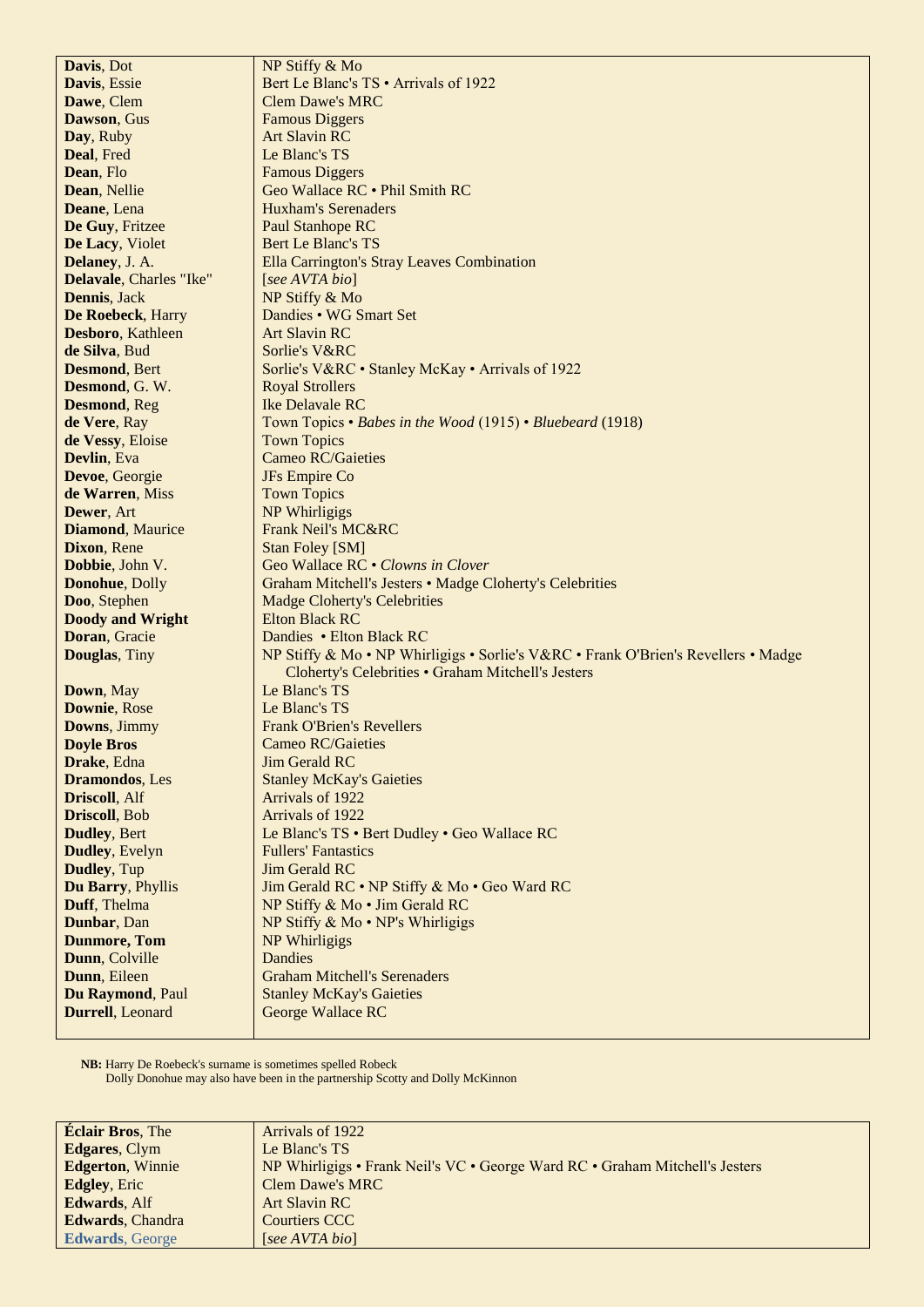| <b>Edwards</b> , Tom    | JFs Empire Co                                                                                                    |
|-------------------------|------------------------------------------------------------------------------------------------------------------|
| <b>Elliott</b> , Arthur | JFs Empire Co · Le Blanc's TS                                                                                    |
| <b>Elliott</b> , Mercia | <b>Geo Wallace RC</b>                                                                                            |
| <b>Emerson, Grace</b>   | <b>Graham Mitchell's Jesters</b>                                                                                 |
| Epsor, Emmie            | <b>Elton Black's Follies</b>                                                                                     |
| Erickson, Mark          | Le Blanc's TS · Paul Stanhope RC ·                                                                               |
| Esler, Rene             | Le Blanc's TS                                                                                                    |
| <b>Estelles</b> , The   | <b>Elton Black RC</b>                                                                                            |
| Eugene, Lulu            | Harry Clay's No 1 Co                                                                                             |
| Everard, W.             | <b>Courtiers CCC</b>                                                                                             |
| Exton, Sydney           | <b>Famous Diggers</b>                                                                                            |
|                         |                                                                                                                  |
|                         |                                                                                                                  |
| Faire, Aster            | Freddie Forbes Funbeam Co                                                                                        |
| Fairfax, Lance          | Famous Diggers • RB's Classics of 1923                                                                           |
| Fallon, Nellie          | Le Blanc's TS                                                                                                    |
| Fama, G. J.             | <b>Famous Diggers</b>                                                                                            |
| Fane, Maud              | Dandies                                                                                                          |
| Fanning, Charlie        | [see AVTA bio]                                                                                                   |
| Fanning, Lulla          | Geo Wallace RC • Ike Delavale RC • Merry Monarchs • Stan Foley RC [SM] • Stanley McKay                           |
|                         | • NP Whirligigs                                                                                                  |
| Fanning, Maud           | [see AVTA bio]                                                                                                   |
| Faye, Phyllis           | Paul Stanhope RC                                                                                                 |
| <b>Fellowes</b> , Effie | Frank Neil's VC                                                                                                  |
| Fenelly, Eve            | NP Whirligigs                                                                                                    |
| Fergusson, Elvy         | <b>Stanley McKay's Gaieties</b>                                                                                  |
| Fernley, Rita           | <b>Famous Diggers</b>                                                                                            |
| <b>Fiddes, Buster</b>   | Madge Cloherty's Celebrities . Graham Mitchell's Serenaders                                                      |
| Fields, Clyde           | <b>Famous Diggers</b>                                                                                            |
| Fitzgerald, Lily        | <b>Scarlet Troubadours Dandies</b>                                                                               |
| Fitzgerald, Rita        | Scarlet Troubadours • Dandies                                                                                    |
| Fleming, Nell           | Le Blanc's TS • Moon & Morris • Midnight Frolics Co • Storyettes • Town Topics • Elton<br><b>Black's Follies</b> |
| Fletcher, Lily          | <b>Cameo RC/Gaieties</b>                                                                                         |
| Foggitt, Tom            | <b>Geo Wallace RC</b>                                                                                            |
| Foley, Stan "Stud"      | Crane's Topics of 1925 • NP Whirligigs • Graham Mitchell's Jesters • Madge Cloherty's<br>Celebrities             |
| Foran, Jim (aka James)  | Jim Gerald RC • Famous Diggers • Madge Cloherty's Celebrities                                                    |
| Formes, Carl            | <b>Town Topics</b>                                                                                               |
| Ford, Courtney          | Bletsoe's TMCC • Dandies • NP Stiffy & Mo • Art Slavin RC                                                        |
| Forde, J. F.            | Ella Carrington's Stray Leaves Combination                                                                       |
| Foster, Flockton        | Dandies                                                                                                          |
| Foster, Maggie          | <b>Courtiers CCC</b>                                                                                             |
| Foye, Iris              | NP Stiffy & Mo                                                                                                   |
| Foy, Linda              | <b>Jim Gerald RC</b>                                                                                             |
| Foy, May                | <b>Bletsoe's TMCC</b>                                                                                            |
| Franks, Caddie          | Bletsoe's TMCC . NP Stiffy & Mo                                                                                  |
| Franks, Gus             | <b>Paul Stanhope RC</b>                                                                                          |
| Fredos, Les             | <b>Stanley McKay's Gaieties</b>                                                                                  |
| French, Norman          | <b>Famous Diggers</b>                                                                                            |
| <b>Fuller, Charles</b>  | Ella Carrington's Stray Leaves Combination                                                                       |

| Gale, Sadie               | Geo Wallace RC • NP Stiffy & Mo • Jim Gerald RC • Arrivals of 1922 • Merry Monarchs • |
|---------------------------|---------------------------------------------------------------------------------------|
|                           | RB's Classics of 1923 • Madge Cloherty's Celebrities • Graham Mitchell's Jesters      |
| Gale, Sam                 | Kate Howarde DC                                                                       |
| <b>Gardiner</b> , Dorothy | <b>Dandies</b>                                                                        |
| Gardiner, Sylvia          | NP Stiffy $& Mo \cdot NP$ Whirligigs                                                  |
| Garland, Fred             | Le Blanc's TS                                                                         |
| Garti, Syd                | Le Blanc's $TS \cdot$ Arrivals of 1922                                                |
| Gaylor, Gwen              | <b>WG Smart Set</b>                                                                   |
| Geary, May                | Jim Gerald RC • Tivoli Frolics • Town Topics                                          |
| George, Walter            | Dandies • Smart Set • WG Sunshine Players • Moon & Morris • Stanley McKay             |
| Gerald, Jim               | [see AVTA bio]                                                                        |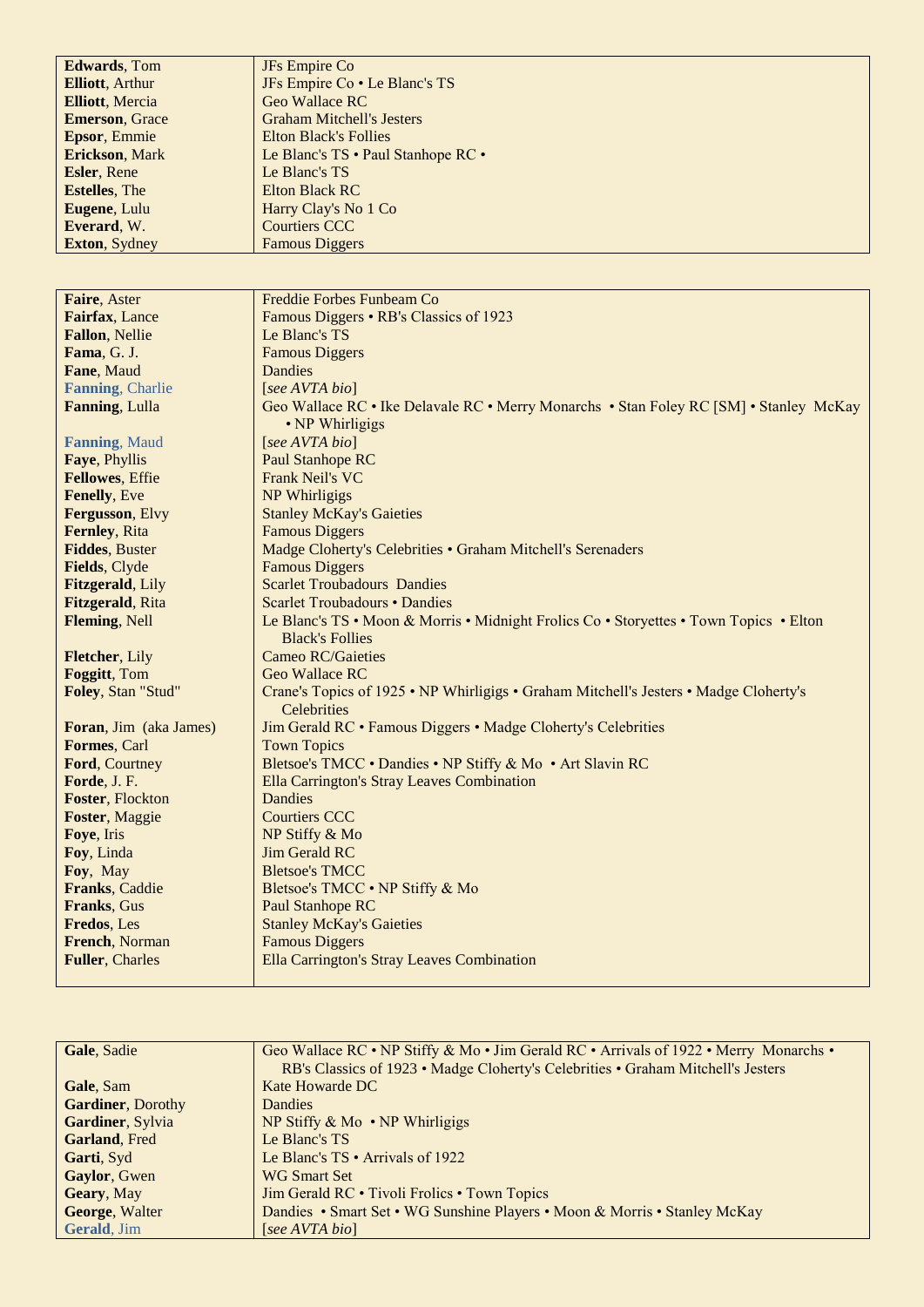| Gigconi, Ida                | Serenaders [1936]                                       |
|-----------------------------|---------------------------------------------------------|
| Gilbert, Bert               | <b>Famous Diggers</b>                                   |
| Gilbert, Dora               | Arrivals of 1922                                        |
| Gilbert, Lynnie             | NP Whirligigs                                           |
| Gilbert, Will               | Harry Clay's No 1 Co • Arrivals of 1922                 |
| Gillam, Jessie              | Jim Gerald RC                                           |
| Gillespie, Patricia         | <b>Famous Diggers</b>                                   |
| <b>Glow</b> , Beatty        | NP Stiffy & Mo                                          |
| Godwin, Marie               | Eldie & Bracey's VC                                     |
| <b>Golden Sisters</b>       | <b>Frank Neil's VC</b>                                  |
| Goldhill, M. (Mr)           | <b>Town Topics</b>                                      |
| <b>Gollmick, Ernest</b>     | Royal Strollers (II) . Elton Black RC                   |
| <b>Goold-Taylor, James</b>  | <b>Tivoli Frolics</b>                                   |
| Gordon, Ena                 | Moon & Morris                                           |
| Gordon, Gladys              | Arrivals of 1922                                        |
| Gouriet, Victor             | Town Topics • RB's Classics of 1923                     |
| <b>Gourlay, Baby Myrtle</b> | <b>Geo Wallace RC</b>                                   |
| Gourlay, Thelma             | Le Blanc's TS                                           |
| <b>Gourley, Kitty</b>       | <b>Town Topics</b>                                      |
| Grace, Dorothy              | Dandies • Moon & Morris                                 |
| <b>Graham</b> , Frank       | Le Blanc's TS                                           |
| Graham, Harry               | Dandies                                                 |
| Graham, Joan                | Jim Gerald RC • NP Whirligigs                           |
| Grant, Jack                 | <b>Geo Wallace RC</b>                                   |
| Gray, Yorke                 | <i>Mother Goose</i> (1924) • Town Topics                |
| Gregory, H.N.               | Dandies                                                 |
| Grey, Miss                  | <b>Town Topics</b>                                      |
| <b>Greystone, George</b>    | <b>Royal Strollers</b>                                  |
| Grieg, George & Wehi        | Madge Cloherty's Celebrities • Stanley McKay's Gaieties |
| Grieg, Robert               | own Topics                                              |
| Griffiths, Leonard          | <b>Dandies</b>                                          |
| <b>Griffiths, Hugh</b>      | Dandies                                                 |
| <b>Griffiths, Madge</b>     | Courtiers                                               |
| <b>Gumbley</b> , Alma       | <b>Tivoli Frolics</b>                                   |
| <b>Grumby</b> , Iris        | <b>Frank O'Brien's Revellers</b>                        |
|                             |                                                         |

| Haggie, Everil      | Dandies                                                                                      |
|---------------------|----------------------------------------------------------------------------------------------|
| Haining, Frank      | Geo Wallace RC • Stan Foley RC [SM] • Walter George Sunshine Players                         |
| Hall, Howard,       | Dandies • Town Topics • Jim Gerald RC                                                        |
| Hall, Norma         | Serenaders [1936] • Madge Cloherty's Celebrities                                             |
| Hallet, Mabel       | <b>Paul Stanhope RC</b>                                                                      |
| Halpin, Frank       | <b>Royal Strollers</b>                                                                       |
| Hanley, Nat         | Fullers' Fantastics • Phil Smith RC • Art Slavin RC • Graham Mitchell's Jesters/Serenaders • |
|                     | Madge Cloherty's Celebrities                                                                 |
| Hanna, Don          | <b>Graham Mitchell's Serenaders</b>                                                          |
| Hardewick, Clarice  | <b>Town Topics</b>                                                                           |
| <b>Harmony Four</b> | Palais Cabaret & VC                                                                          |
| Harris, Chester     | NP Stiffy & Mo                                                                               |
| Harris, Connie      | <b>Elton Black's Follies</b>                                                                 |
| Harris, Lou         | NP Stiffy & Mo                                                                               |
| Harris, Mildred     | <b>Elton Black's Follies</b>                                                                 |
| Harrison, Reg       | Huxham's Serenaders                                                                          |
| Hart, Harry         | JF Empire Co • Paul Stanhope RC • Arrivals of 1922                                           |
| Hart, Janice        | <b>Frank O'Brien's Revellers</b>                                                             |
| Hartley, Ethel      | Famous Diggers • FGW's Bandbox RC                                                            |
| Hartz, Leonard      | Eldie & Bracey's VC                                                                          |
| Hastings, Will      | RB's Classics of 1923                                                                        |
| Hawthorne, Biddie   | <b>Bletsoe's TMCC</b>                                                                        |
| Hawthorne, Reg      | Dandies • Jim Gerald RC • Ike Delavale RC                                                    |
| Hayes, Fred 'Check' | Geo Wallace RC                                                                               |
| Heaps, Walter       | <b>Famous Diggers</b>                                                                        |
| Heaton, Billy       | Jim Gerald RC • Cameo RC/Gaieties                                                            |
| Helmsley, Arthur    | Courtiers                                                                                    |
|                     |                                                                                              |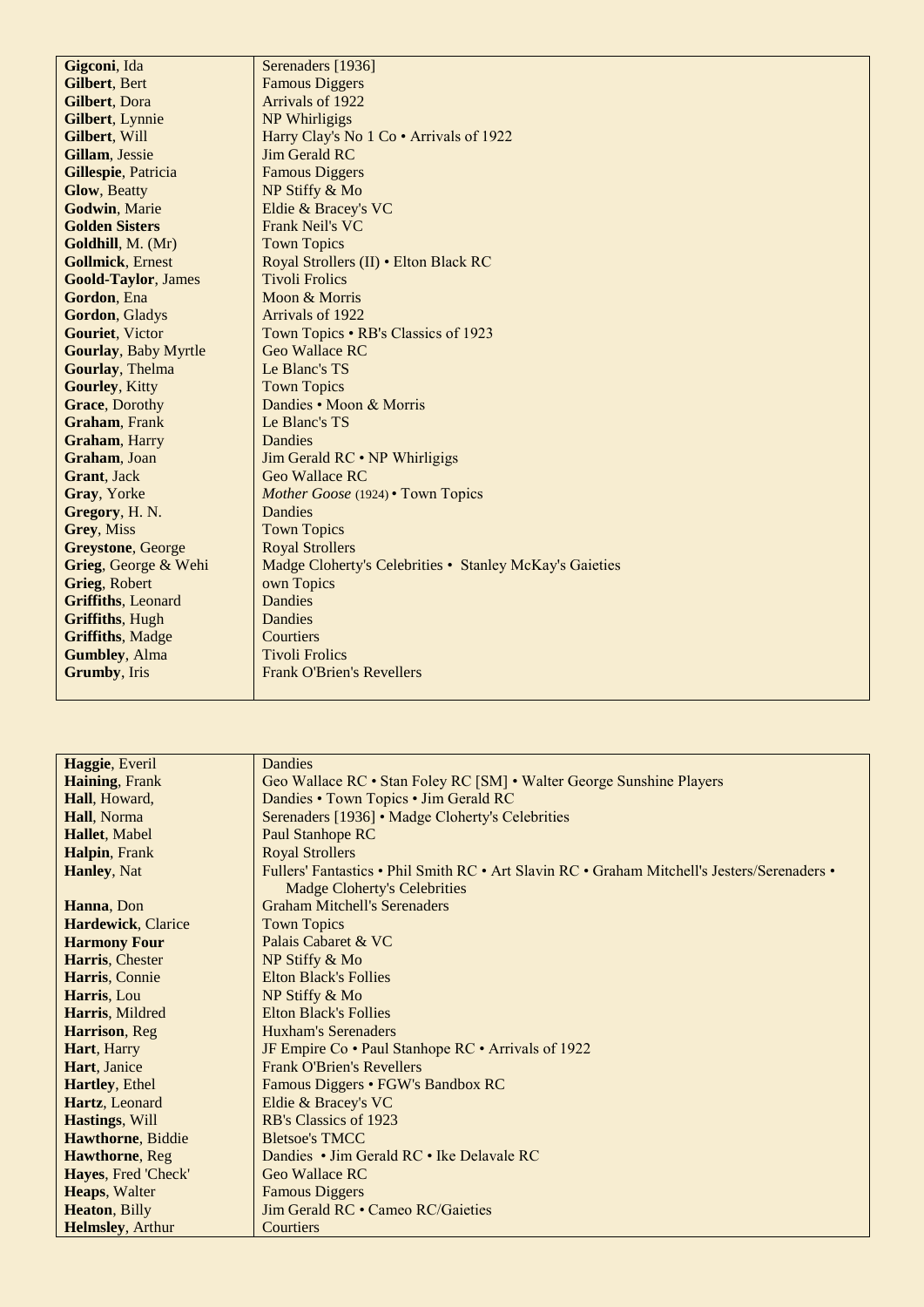| Helpman, Bobby (Robert)    | Palais Cabaret & VC                                                      |
|----------------------------|--------------------------------------------------------------------------|
| Helston, Freda             | Bletsoe's TMCC • NP Stiffy & Mo                                          |
| <b>Henderson, Florence</b> | Dandies                                                                  |
| Henry, Annie               | Le Blanc's TS                                                            |
| Henry, Roland              | Dandies                                                                  |
| Heraud, Fred               | Huxham's Serenaders                                                      |
| Herbert, Reg               | Paul Stanhope RC                                                         |
| Herberte, Ted              | JFs Empire Co                                                            |
| Herne, Hal                 | <b>Cameo RC/Gaieties</b>                                                 |
| Hewett, Reg                | <b>Town Topics</b>                                                       |
| Hill, Irene                | <b>Famous Diggers</b>                                                    |
| <b>Hill, Patsy</b>         | Geo Ward RC • Moon & Morris                                              |
| Hill, Percy                | Dandies                                                                  |
| Hilson, Alma               | Le Blanc's TS                                                            |
| Holland, Claude            | <b>Huxham's Serenaders</b>                                               |
| Hollister, Sydney          | Huxham's Serenaders • Le Blanc's TS • Town Topics                        |
| <b>Holloway</b> , Beatrice | <b>Town Topics</b>                                                       |
| Holmes, Gladys             | <b>Art Slavin RC</b>                                                     |
| Holmes, Leslie             | Courtiers                                                                |
| Hope, Colleen              | Ike Delavale RC                                                          |
| Hoskins, Elsie             | NP Whirligigs • Serenaders [1936] • Graham Mitchell's Jesters            |
| Howard, Kathleen           | Tivoli Frolics • NP Whirligigs • Moon & Morris • London Revels           |
| Howarde, Kate              | [see AVTA bio]                                                           |
| Hudson, Joe                | Jim Gerald RC • Frank O'Brien's Revellers                                |
| Huley, Harry               | Stan Foley RC [SM] • NP Whirligigs                                       |
| Hunt, Lola                 | Walter John's MCC • Harry Burgess RC • NP Stiffy & Mo RC • Dampier's TCC |
| Huxham, Edith              | [see AVTA bio]                                                           |
| Huxham, Fred               | Huxham's Serenaders                                                      |
| Huxham, Hugh               | [see AVTA bio]                                                           |
|                            |                                                                          |

 **NB:** Freda Helston's surname is sometimes spelled Hellston.

| <b>Innes</b> , William | Bert Ray RC • NP Whirligigs |
|------------------------|-----------------------------|
| <b>Ireland, Trixie</b> | London Revels               |
| <b>Iveson, Stan</b>    | <b>London Revels</b>        |
|                        |                             |

| Jackson, Josie                      | <b>Royal Strollers</b>                                               |
|-------------------------------------|----------------------------------------------------------------------|
| <b>Jackson</b> , Walter             | NP Stiffy & Mo                                                       |
| <b>Jaffey, Maurice</b>              | <b>Frank Neil's VC</b>                                               |
| <b>James</b> , Cyril                | <b>Stan Foley [SM]</b>                                               |
| <b>James</b> , Myra (aka Myra Gale) | Kate Howarde DC                                                      |
| <b>Jansen, Mattie</b>               | Stanley McKay · Arrivals of 1922                                     |
| <b>Jarvis</b> , Ida                 | <b>Art Slavin RC</b>                                                 |
| <b>Jeanette and Vince</b>           | Ike Delavale RC                                                      |
| <b>Jeffery, Carmel</b>              | <b>Town Topics</b>                                                   |
| <b>Jeffery</b> , Jean               | <b>Town Topics</b>                                                   |
| Jephcott, Leslie                    | Le Blanc's TS • Town Topics                                          |
| <b>Jennings</b> , Essie             | Stanley McKay • Le Blanc's TS • Jim Gerald                           |
| <b>Johns, Gertrude</b>              | <b>Huxham's Serenaders</b>                                           |
| <b>Johnston</b> , Walter            | <b>Town Topics</b>                                                   |
| <b>Jones</b> , Blanche              | <b>London Revels</b>                                                 |
| <b>Jones</b> , Glanmore             | Le Blanc's TS • Tivoli Frolics • Town Topics • RB's Classics of 1923 |
| <b>Jones</b> , Heather              | Jim Gerald • NP Whirligigs • FGW's Bandbox RC                        |
| <b>Jones</b> , Maida                | Geo Wallace • Frank Neil's MC&RC                                     |
| <b>Jones</b> , Sydney               | <b>Town Topics</b>                                                   |
| <b>Jones</b> , Stan                 | <b>Graham Mitchell's Serenaders</b>                                  |
| <b>Jorgenson</b> , Alma             | Geo Sorlie V&RC                                                      |
|                                     |                                                                      |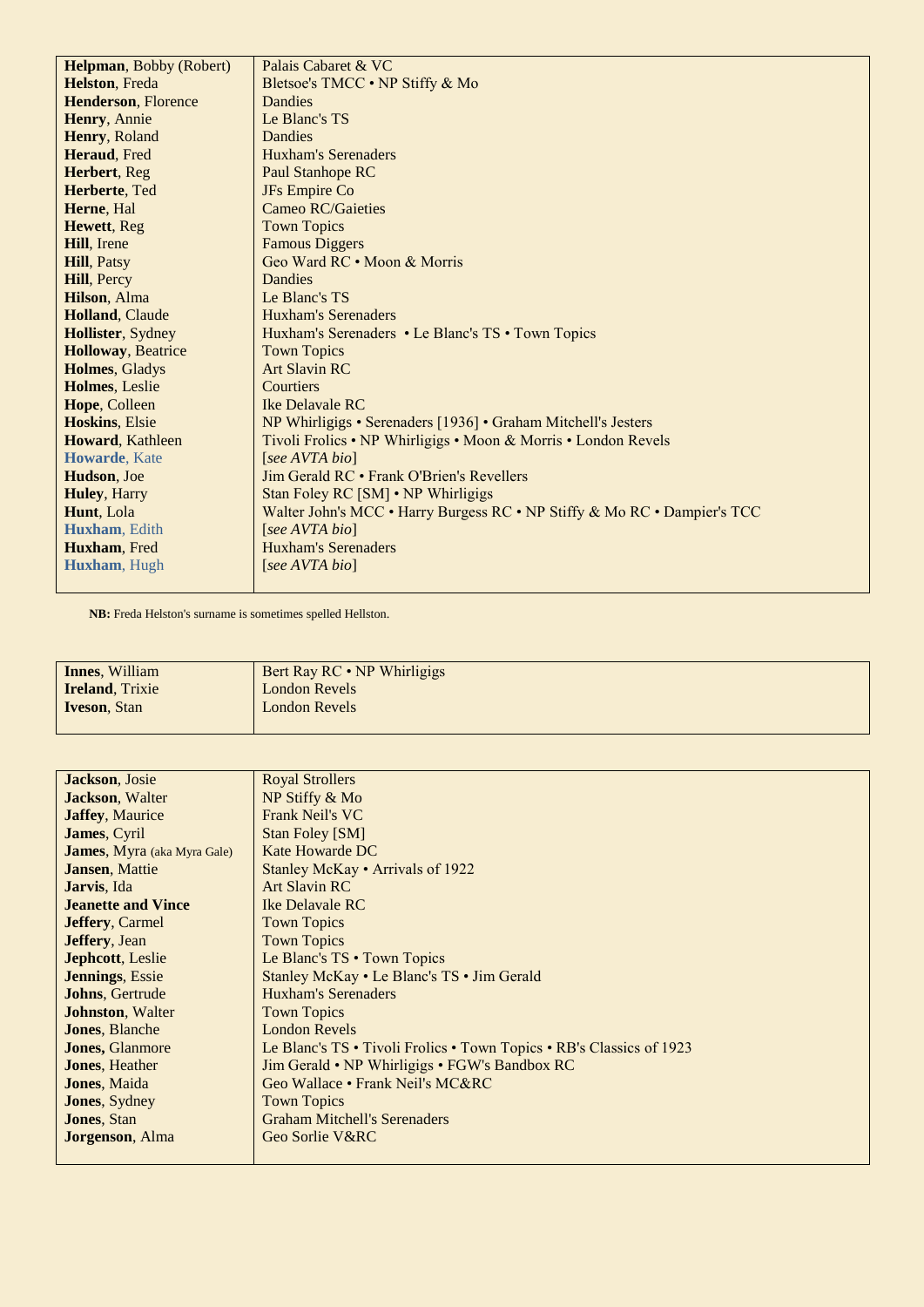| Kaye, Vilma (aka Kay)   | Jim Gerald RC                                                                  |
|-------------------------|--------------------------------------------------------------------------------|
| Keane, Josie            | <b>Cameo RC/Gaieties</b>                                                       |
| Keane, Nina             | Royal Strollers (II)                                                           |
| <b>Kearns</b> , Jack    | JF Empire Co • JFs Empire Co Kearns/Sadler • Fullers' Fantastics • Bert Ray RC |
| Kearns, Vera            | JFs Empire Co                                                                  |
| <b>Keely and Aldous</b> | <b>Town Topics</b>                                                             |
| <b>Keith</b> , Jean     | Geo Ward • Town Topics                                                         |
| <b>Keating, Clara</b>   | Harry Ross RC . Billy Cass RC . Stanley McKay's Gaieties                       |
| Keats, Albert           | Tivoli Frolics • Moon & Morris                                                 |
| <b>Kellaway</b> , Alec  | [see AVTA bio]                                                                 |
| <b>Kellaway</b> , Jack  | [see AVTA bio]                                                                 |
| Kellaway, Harold        | <b>Town Topics</b>                                                             |
| <b>Kellway</b> , Darcy  | Le Blanc's TS                                                                  |
| Kelly, Adele            | Huxham's Serenaders                                                            |
| Kelly, Wiki             | <b>Graham Mitchell's Serenaders</b>                                            |
| Kennedy, [Mr]           | <b>Town Topics</b>                                                             |
| <b>Kennedy</b> , Ruby   | Paul Stanhope RC                                                               |
| <b>Kenny</b> , Harry    | <b>Bletsoe's TMCC</b>                                                          |
| Kilner, Chris           | <b>Famous Diggers</b>                                                          |
| <b>King, Charles</b>    | <b>Graham Mitchell's Jesters</b>                                               |
| Klume, Linda            | NP Stiffy & Mo                                                                 |
| <b>Knight</b> , Lalla   | Dandies • Courtiers • WG Smart Set                                             |
| Knight, Madoline        | <b>Huxham's Serenaders</b>                                                     |
| Knight, Winifred        | Le Blanc's TS                                                                  |
| Kolle, Nellie           | [see AVTA bio]                                                                 |
| Kopke, Ern              | <b>Famous Diggers</b>                                                          |
|                         |                                                                                |

 **NB: Keeley and Aldous:** Fred Keeley and Ivy Aldous

| Lafferty, Nellie           | Moon & Morris • Elton Black's Follies                                                |
|----------------------------|--------------------------------------------------------------------------------------|
| Lake, Addie                | NP Whirligigs • Sorlie's V&RC • Ike Delavale RC (1931 panto)                         |
| Lamarccia, Ted             | <b>Graham Mitchell's Serenaders</b>                                                  |
| <b>Lambert, Betty</b>      | Jim Gerald RC • NP Whirligigs • Freddie Forbes Funbeam Co                            |
| La Mert, Sam               | <b>Huxham's Serenaders</b>                                                           |
| Lamond, Stella             | [see AVTA bio]                                                                       |
| Lanart, Rosalie            | <b>Art Slavin RC</b>                                                                 |
| Lane, Hilda                | <b>Dandies</b>                                                                       |
| <b>Lanceley</b> , Carrie   | <b>Town Topics</b>                                                                   |
|                            | <b>London Revels</b>                                                                 |
| Lange, Mick                | <b>Geo Wallace RC</b>                                                                |
| Langton, Rene              |                                                                                      |
| Lannan, Marie              | Bert Le Blanc's TS                                                                   |
| Lareen, Miss               | <b>Town Topics</b>                                                                   |
| <b>Lashbrooke</b> , Ernest | Dampier's TCC . Town Topics                                                          |
| Lashman, Gerald            | Elton Black RC                                                                       |
| Laurence, Hilda            | NP Whirligigs                                                                        |
| Laurence, May              | NP Whirligigs                                                                        |
| Lauri, Ernest              | Bletsoe's TMCC • Art Slavin                                                          |
| Lawman, Joe                | NP Whirligigs • Les Shipp Revue Co • Joe Lawman Revue Entertainers • Stanley McKay's |
|                            | Gaieties • Serenaders [1936] • Graham Mitchell's Serenaders                          |
| Lawrence, Brian            | <b>Famous Diggers</b>                                                                |
| <b>Lawrence</b> , Marshall | Dandies                                                                              |
| Lawson, Shirley            | Graham Mitchell's Jesters • Madge Cloherty's Celebrities                             |
| Lawson, Stanley            | <b>Famous Diggers</b>                                                                |
| Lear, Ward Jnr             | Jim Gerald RC • F. Gayle Wyer's Bandbox RC                                           |
| Le Blanc, Bert             | [see AVTA bio]                                                                       |
| Le Brun, Bobby             | <b>Graham Mitchell's Serenaders</b>                                                  |
| Le Brun, Ron               | Frank Neil's VC                                                                      |
| Le Cain, Helen             | Paul Stanhope RC                                                                     |
| Lee, Bert                  | Freddie Forbes Funbeam Co                                                            |
| Lee, Linda                 | <b>London Revels</b>                                                                 |
| Leigh, Dorothy             | <b>Town Topics</b>                                                                   |
| Leonard, Elsie             | JFs Empire Co                                                                        |
| Le Roy (aka Le Roi)        | <b>Graham Mitchell's Jesters</b>                                                     |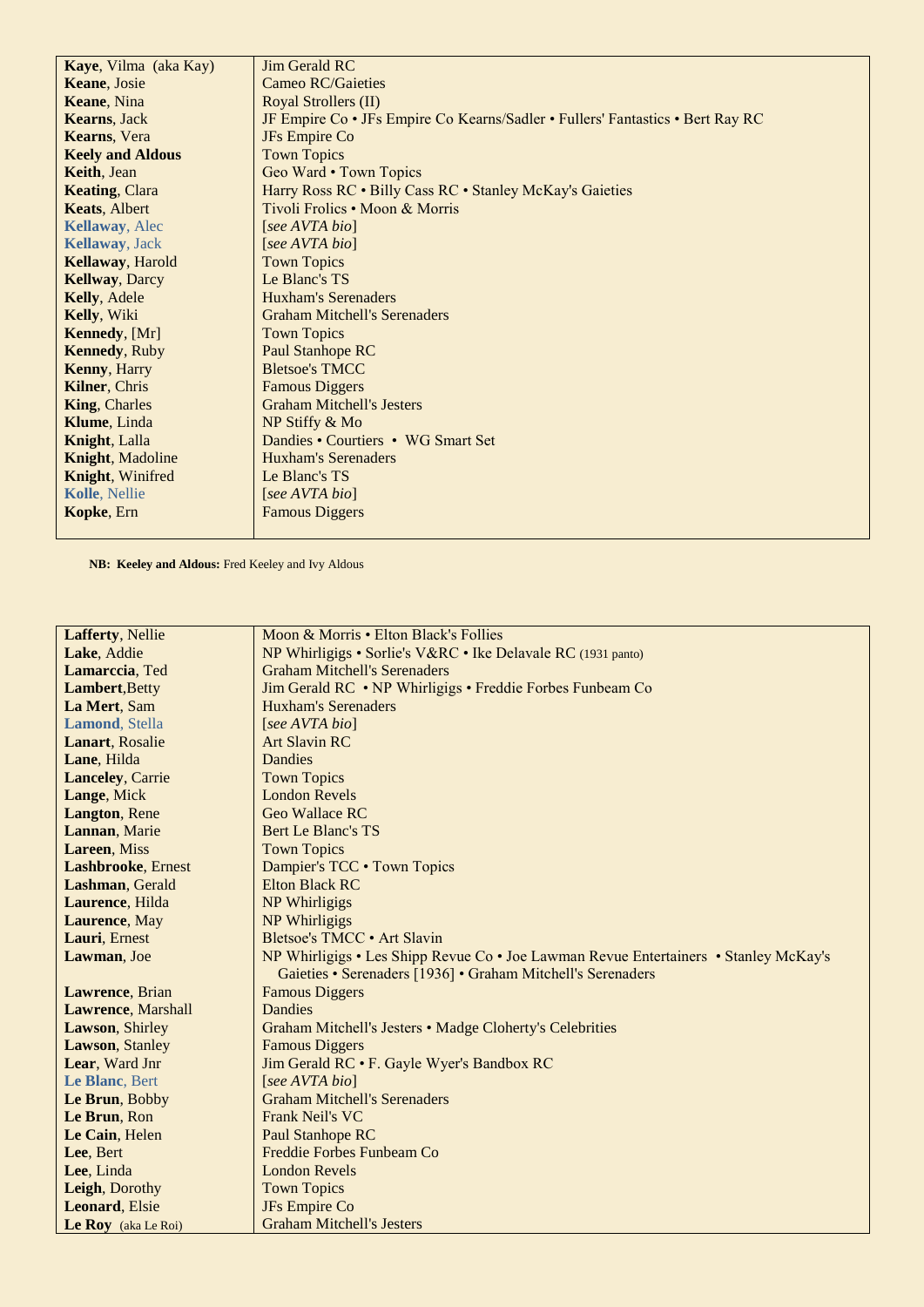| Leroy, Marguerite            | Dandies                                                                              |
|------------------------------|--------------------------------------------------------------------------------------|
| Leslie, Holly                | Le Blanc's TS                                                                        |
| Leslie, Norman               | <b>Huxham's Serenaders</b>                                                           |
| Lester, Miriam               | <b>Frank Neil's MC&amp;RC</b>                                                        |
| Lester, Violet               | NP Whirligigs                                                                        |
| Le Varre, Marie              | Ike Delavale RC • F. F. F. (1922 • Cinderella (1922) • Little Red Riding Hood (1923) |
| Levy, Clarry                 | <b>Famous Diggers</b>                                                                |
| Lewis, Alice                 | <b>Bert Le Blanc's TS</b>                                                            |
| Lewis, Bede                  | NP Whirligigs                                                                        |
| Lewis, Gwen                  | <b>Royal Strollers</b>                                                               |
| <b>Lewola Bros</b> (Tommy &  | Ike Delavale • NP Whirligigs • Smart Set Diggers                                     |
| Jimmy)                       |                                                                                      |
| Lewola, Jimmy                | <b>Madge Cloherty's Celebrities</b>                                                  |
| Liddle, Will                 | NP Stiffy & Mo · Art Slavin                                                          |
| Little, Harry                | <b>Stanley McKay</b>                                                                 |
| Lincoln, Tom                 | <b>Geo Wallace RC</b>                                                                |
| <b>Livingstone, Pearl</b>    | Paul Stanhope RC • Elton Black RC • George Wallace RC                                |
| Lloyd, Claire                | <b>Town Topics</b>                                                                   |
| Lloyd, George                | Geo Wallace RC . Frank Neil's VC                                                     |
| Lloyd, Wallis                | <b>Famous Diggers</b>                                                                |
| Lockwood, Bilee              | Arrivals of 1922                                                                     |
| Lockwood, Harold             | <b>Graham Mitchell's Serenaders</b>                                                  |
| Long, George                 | <b>Famous Diggers</b>                                                                |
| Long, Teddy                  | <b>Paul Stanhope RC</b>                                                              |
| Lough, Phyllis               | Geo Wallace                                                                          |
| Love, Ira                    | Courtiers                                                                            |
| Lucas, Madge                 | JF Empire Co                                                                         |
| Lugan, Gus                   | <b>Paul Stanhope RC</b>                                                              |
| Lyle, David                  | Dandies • NP Stiffy & Mo                                                             |
| Lyall, Dora                  | <b>Huxham's Serenaders</b>                                                           |
| Lynn, Hilda                  | Bert Le Blanc's TS . Paul Stanhope RC                                                |
| Lynne, Gwenda                | <b>Graham Mitchell's Serenaders</b>                                                  |
| Lyons, Rosalie (aka Rozalie) | <b>Courtiers CCC</b>                                                                 |

 **NB: Lewola Bros:** Tommy and Jimmy

 **NB:** In the following section Mc is treated as Mac

| <b>McAlister, Alex</b>            | Dandies                                                                             |
|-----------------------------------|-------------------------------------------------------------------------------------|
| <b>Macaboy</b> , Winnie           | <b>Famous Diggers</b>                                                               |
| McCaffrey, Bernard                | Graham Mitchell's Serenaders • Madge Cloherty's Celebrities                         |
| MacCallum, Leslie H.              | <b>Town Topics</b>                                                                  |
| McCall, Edna                      | <b>Paul Stanhope RC</b>                                                             |
| McCall, George                    | <b>Paul Stanhope RC</b>                                                             |
| <b>McCarthy, Nelle</b>            | <b>Town Topics</b>                                                                  |
| McFarlane, Norma                  | <b>Graham Mitchell's Jesters</b>                                                    |
| Mack, Al                          | NP Stiffy & Mo • Phil Smith • NP Whirligigs • George Wallace RC • Graham Mitchell's |
|                                   | <b>Serenaders</b>                                                                   |
| <b>Mack</b> , Arthur              | Dandies                                                                             |
| Mack, Kathleen                    | George Wallace RC                                                                   |
| Mack, Ray                         | <b>Bletsoe's TMCC</b>                                                               |
| <b>Mackay, Percy</b> (aka McKay)  | Town Topics • Tivoli Frolics • Dandies • RB's Classics of 1923                      |
| McClelland, Richard               | <b>Tivoli Frolics</b>                                                               |
| McDonald, Flora                   | Jim Gerald                                                                          |
| <b>McDonald</b> , Myrtle          | <b>Cameo RC/Gaieties</b>                                                            |
| McDonna, Harry                    | Stanley McKay • Le Blanc's TS                                                       |
| <b>McDowell</b> , Gladys          | <b>Town Topics</b>                                                                  |
| <b>MacIntosh</b> , Dolly          | Le Blanc's TS                                                                       |
| McIntosh, Evelyn                  | Dandies                                                                             |
| McGill, Marilyn                   | George Wallace RC                                                                   |
| <b>McGrath, George (Georgie?)</b> | Geo Wallace RC • Elton Black's Follies                                              |
| McGuire, Kitty                    | Bert Le Blanc's TS                                                                  |
| McKay, Ivy                        | <b>Paul Stanhope RC</b>                                                             |
| McKenzie, Iris                    | Jim Gerald RC                                                                       |
| <b>McKenzie</b> , Pearlie         | Huxham's Serenaders                                                                 |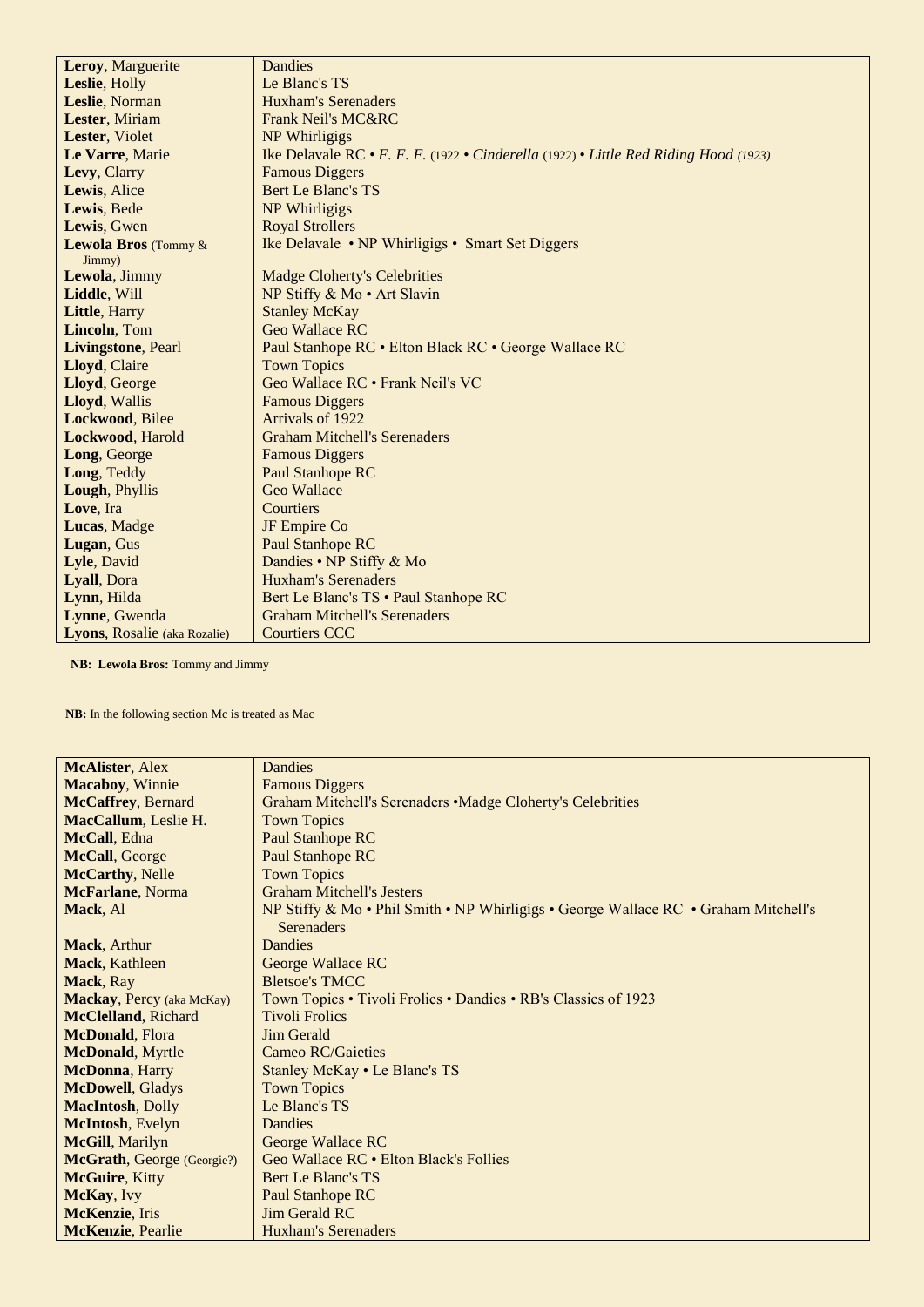| <b>McKinnon</b> , Alex           | Mo's Merrymakers • Ike Delavale RC                                              |
|----------------------------------|---------------------------------------------------------------------------------|
| <b>McKinnon</b> , Scotty & Dolly | Graham Mitchell's Jesters • Madge Cloherty's Celebrities                        |
| <b>McKisson</b> , Albert         | JFs Empire Co                                                                   |
| McLaren, Polly                   | Paul Stanhope RC • WG Sunshine Players • Jim Gerald RC • Bert Ray RC            |
| McLean, Ray                      | Jim Gerald RC                                                                   |
| McLean, Dot                      | Jim Gerald RC                                                                   |
| McLeod, Gertie                   | <b>Huxham's Serenaders</b>                                                      |
| McLeod, Sylvia                   | NP Stiffy & Mo                                                                  |
| <b>McLaughlin, Marie</b>         | <b>Town Topics</b>                                                              |
| McNevin, Don                     | <b>Graham Mitchell's Jesters</b>                                                |
| McRae, Douglas                   | Frank Neil's VC                                                                 |
| <b>Maloney</b> , Billy           | Elton Black RC • Frank Neil's MC&RC • Town Topics                               |
| Mann, Horace                     | Bletsoe's TMCC • NP Stiffy & Mo                                                 |
| <b>Manners</b> , Jack            | <b>Jim Gerald RC</b>                                                            |
| <b>Manning, Dorothy</b>          | Dandies • NP Stiffy & Mo • NP Whirligigs                                        |
| Mannering, Sydney                | Scarlet Troubadours • Courtiers CCC                                             |
| <b>Mansell</b> , Nellie          | Ella Carrington's Stray Leaves Combination                                      |
| Mantana, Frank                   | <b>Art Slavin RC</b>                                                            |
| Marie, Jolly                     | <b>Bletsoes' TMCC</b>                                                           |
| <b>Marlow</b> , Marie            | NP Whirligigs                                                                   |
| Marks, Johnny                    | <b>Famous Diggers</b>                                                           |
| Marlow, Marie                    | NP Whirligigs                                                                   |
| Martin, Georgie                  | WG Smart Set • WG Sunshine Players                                              |
| <b>Matthews</b> , Gwen           | Geo Wallace RC • Moon & Morris                                                  |
| <b>Maunsell</b> , Nance          | <b>Huxham's Serenaders</b>                                                      |
| Maynard, Jean                    | Le Blanc's TS                                                                   |
| Marcel, Durham                   | Le Blanc's TS • Moon & Morris                                                   |
| Marrs, Nora                      | Le Blanc's TS                                                                   |
| Martin, Georgie                  | Dandies • Courtiers • WG Smart Set • WG Sunshine Players                        |
| Martin, Leo                      | <b>Graham Mitchell's Jesters</b>                                                |
| <b>Masters</b> , Eric            | Frank O'Brien's Revellers . Tivoli Frolics                                      |
| <b>Matthews</b> , Gwen           | Moon & Morris                                                                   |
| May, Doreen                      | Moon & Morris                                                                   |
| May, Elsa [aka Elsa Brull]       | Courtiers                                                                       |
| Maynard, Jean                    | Le Blanc's TS                                                                   |
| Mayo, Alma                       | Elton Black RC                                                                  |
| Max, Carlton                     | Royal Strollers (II)                                                            |
| Max, Jim                         | Graham Mitchell's Serenaders • Madge Cloherty's Celebrities                     |
| <b>Meadows</b> , Hilda           | <b>Famous Diggers</b>                                                           |
| <b>Meadows</b> , Jessie          | <b>Famous Diggers</b>                                                           |
| <b>Meadows</b> , Louise          | <b>Famous Diggers</b>                                                           |
| Megan, Charlie                   | Ike Delavale RC • NP Stiffy & Mo • Freddie Forbes Funbeam Co                    |
| Meickle, Enid                    | <b>Cameo RC/Gaieties</b>                                                        |
| Melrose, George                  | <b>Bletsoes' TMCC</b>                                                           |
| Melva, Dulcie                    | Le Blanc's TS                                                                   |
| <b>Melvin, Charles</b>           | <b>Bletsoes' TMCC</b>                                                           |
| <b>Merrill</b> , Charles         | RB's Classics of 1923                                                           |
| Merritt, Daisy                   | NP Stiffy $& Mo \cdot NP$ Whirligigs                                            |
| <b>Meredith, Dave</b>            | Mo's Merrymakers                                                                |
| Merton, Ida                      | NP Stiffy & Mo . Phil Smith . Town Topics                                       |
| Miles, Maud                      | Le Blanc's TS • Paul Stanhope RC                                                |
| Miller, Will (aka Bill)          | Mo's Merrymakers • London Revels                                                |
| <b>Miller, Dulcie</b>            | <b>Storiettes</b>                                                               |
| Miller, Haidie                   | Palais Cabaret & VC                                                             |
| Miller, Renn                     | Dandies • Huxham's Serenaders                                                   |
| <b>Millers</b> , Sylvie          | Le Blanc's TS                                                                   |
| Millette, Belle                  | <b>Town Topics</b>                                                              |
| Mills, June                      | NP Whirligigs                                                                   |
| Mills, Little June               | NP Stiffy & Mo                                                                  |
| Milne, Connie                    | Courtiers                                                                       |
| Milne, Ina                       | <b>Huxham's Serenaders</b>                                                      |
| Milne, Connie                    | <b>Royal Strollers</b>                                                          |
| <b>Moloney</b> , Eileen          | Paul Stanhope RC                                                                |
| <b>Moloney</b> , Gwen            | Paul Stanhope RC                                                                |
| <b>Monument</b> , Fred           | <b>Dandies</b>                                                                  |
| Moon, George                     | Moon & Morris • Elton Black's Follies • Diggers (1931 film) • Serenaders [1936] |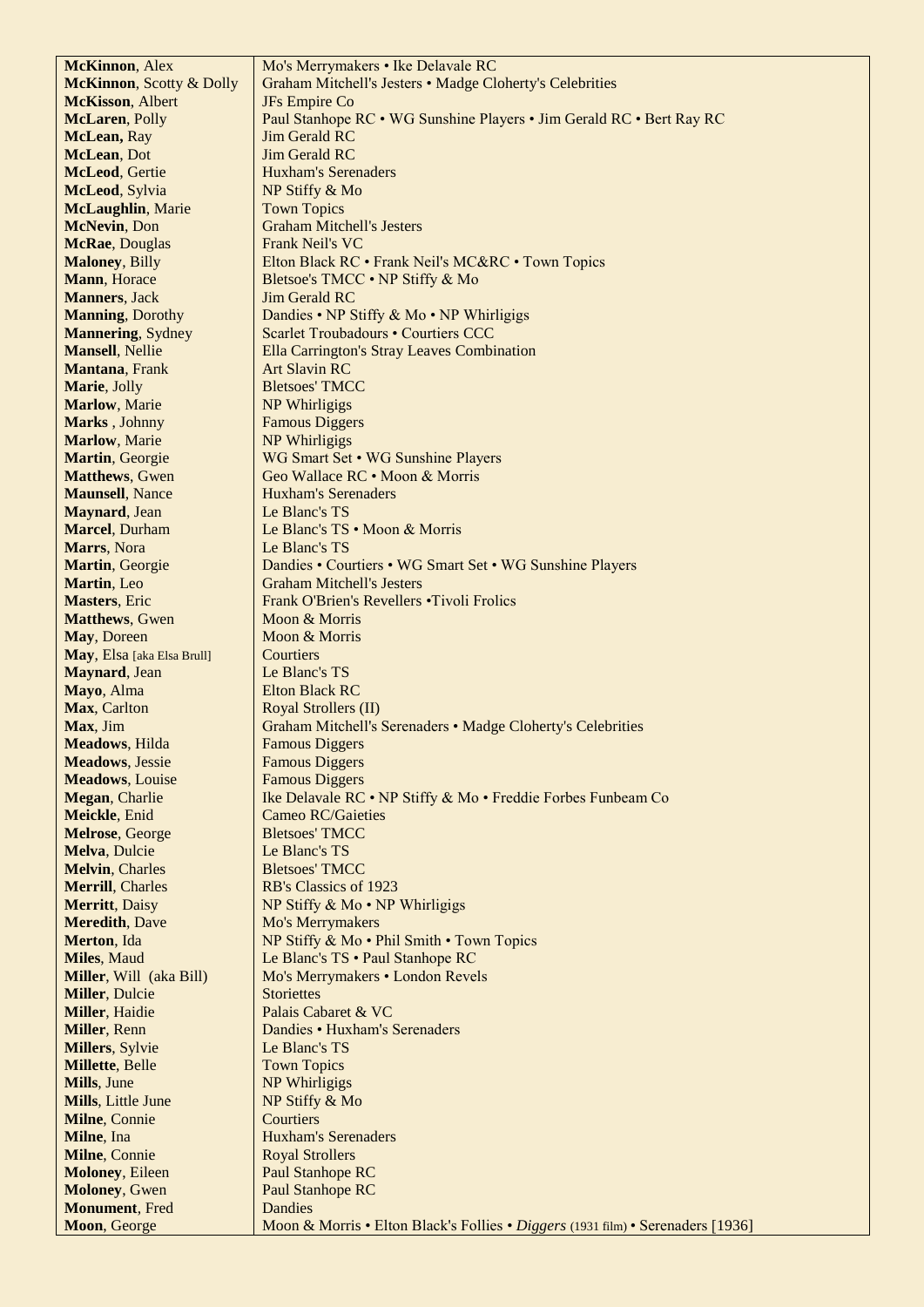| Moon, George Jnr        | Jim Gerald RC • Moon & Morris • Elton Black's Follies • Serenaders [1936]             |
|-------------------------|---------------------------------------------------------------------------------------|
| <b>Moon and Morris</b>  | Tivoli Frolics • Moon & Morris                                                        |
| <b>Moore, Carrie</b>    | Bert Le Blanc's TS • Tivoli Frolics • Elton Black's Follies                           |
| Moore, Ivy              | Le Blanc's TS • Paul Stanhope RC • NP Whirligigs                                      |
| Moran, Frank            | <b>Famous Diggers</b>                                                                 |
| Moreni, Mally           | <b>London Revels</b>                                                                  |
| Morgan, George          | Dandies                                                                               |
| Morgan, Mabelle         | A Moorish Maid - Geo Stephenson (1906) • Paul Stanhope RC • Frank O'Brien's Revellers |
| Morley, Arthur          | Harry Clays' No 1 Co · Sorlie's V&RC · Arrivals of 1922                               |
| Morris, Aneurin         | Elton Black's Follies • RB's Classics of 1923                                         |
| Morris, Dan             | Moon & Morris • Elton Black's Follies                                                 |
| Morris, Elsie           | <b>Art Slavin RC</b>                                                                  |
| Morris, Jay             | <b>London Revels</b>                                                                  |
| <b>Morrison</b> , Bert  | Paul Stanhope RC                                                                      |
| Morton, Kitty           | Dandies • Huxham's Serenaders                                                         |
| <b>Morton, Marjorie</b> | Arrivals of 1922                                                                      |
| Moyle, Ivy              | Geo Wallace                                                                           |
| Muir, Olga              | Geo Wallace • Town Topics • Huxham's Serenaders                                       |
| <b>Murihead, Nancy</b>  | <b>Madge Cloherty's Celebrities</b>                                                   |
| <b>Mullaney</b> , Joe   | NP Whirligigs                                                                         |
| <b>Munyard, Bert</b>    | Huxham's Serenaders • Town Topics • Geo Wallace RC                                    |
| Murray, Lee             | Ike Delavale RC                                                                       |
| Murray, Marjorie        | Palais Cabaret & VC                                                                   |
|                         |                                                                                       |

**NB:** Dulcie Melva and Dulcie Miller (or Milner) may be the same person. **Connie and Ina Milne were sisters.** 

Scotty and Dolly McKinnon may be Scotty McKinnon and Dolly Donohue

| <b>Newtown, Harold</b>      | Royal Strollers (II)                            |
|-----------------------------|-------------------------------------------------|
| Ney, Marie                  | <b>Town Topics</b>                              |
| <b>Nelson, Rita</b>         | <b>Town Topics</b>                              |
| Neville, Dot                | Bert Le Blanc's TS                              |
| <b>Newman, Lottie</b>       | Paul Stanhope RC                                |
| Newman, Val                 | Paul Stanhope RC • Madge Cloherty's Celebrities |
| Newton, Ida                 | <b>Dandies</b>                                  |
| <b>Nicol, Don</b>           | <b>Famous Diggers</b>                           |
| <b>Nicholson</b> , Jack     | <b>Bletsoe's TMCC</b>                           |
| <b>Nightingale, Charles</b> | <b>Famous Diggers</b>                           |
| <b>Nixon, Marion</b>        | <b>Cameo RC/Gaieties</b>                        |
| Nixon, Vera                 | Jim Gerald                                      |
| Noonan, Josie               | <b>Madge Cloherty's Celebrities</b>             |
| Norber, Betty               | Geo Wallace RC                                  |
| Norman, Charles             | F. Gayle Wyer's Bandbox RC                      |
| Norman, Clarice             | Le Blanc's TS • Famous Diggers                  |
| Northcote, Cyril            | Royal Strollers • London Revels                 |
| <b>Norton, David S.</b>     | <b>Dandies</b>                                  |
| <b>Norton, Frank</b>        | Paul Stanhope RC                                |
| Norville, Gordon            | <b>Frank O'Brien's Revellers</b>                |
| <b>Nyhoym</b>               | <b>Bert Le Blanc's TS</b>                       |
| Nyman, Marie                | Geo Wallace RC • NP Stiffy & Mo                 |
|                             |                                                 |

| <b>O'Brien</b> , Doc    | NP Stiffy & Mo RC                                  |
|-------------------------|----------------------------------------------------|
| <b>O'Brien, Frank</b>   | <b>Frank O'Brien's Revellers</b>                   |
| O'Brien, Tony           | Moon & Morris                                      |
| <b>O'Connor, Molly</b>  | Elton Black RC                                     |
| <b>O'Dea, Dot</b>       | NP Stiffy & Mo RC                                  |
| O'Keefe, Cliff          | Elton Black RC • Paul Stanhope RC • NP Stiffy & Mo |
| <b>Olivette</b>         | <b>Jim Gerald RC</b>                               |
| <b>Osborne</b> , Hylton | George Wallace RC                                  |
| <b>O'Shea, Doris</b>    | Ike Delavale RC                                    |
| <b>Owen, Milton</b>     | <b>Tivoli Frolics</b>                              |
|                         |                                                    |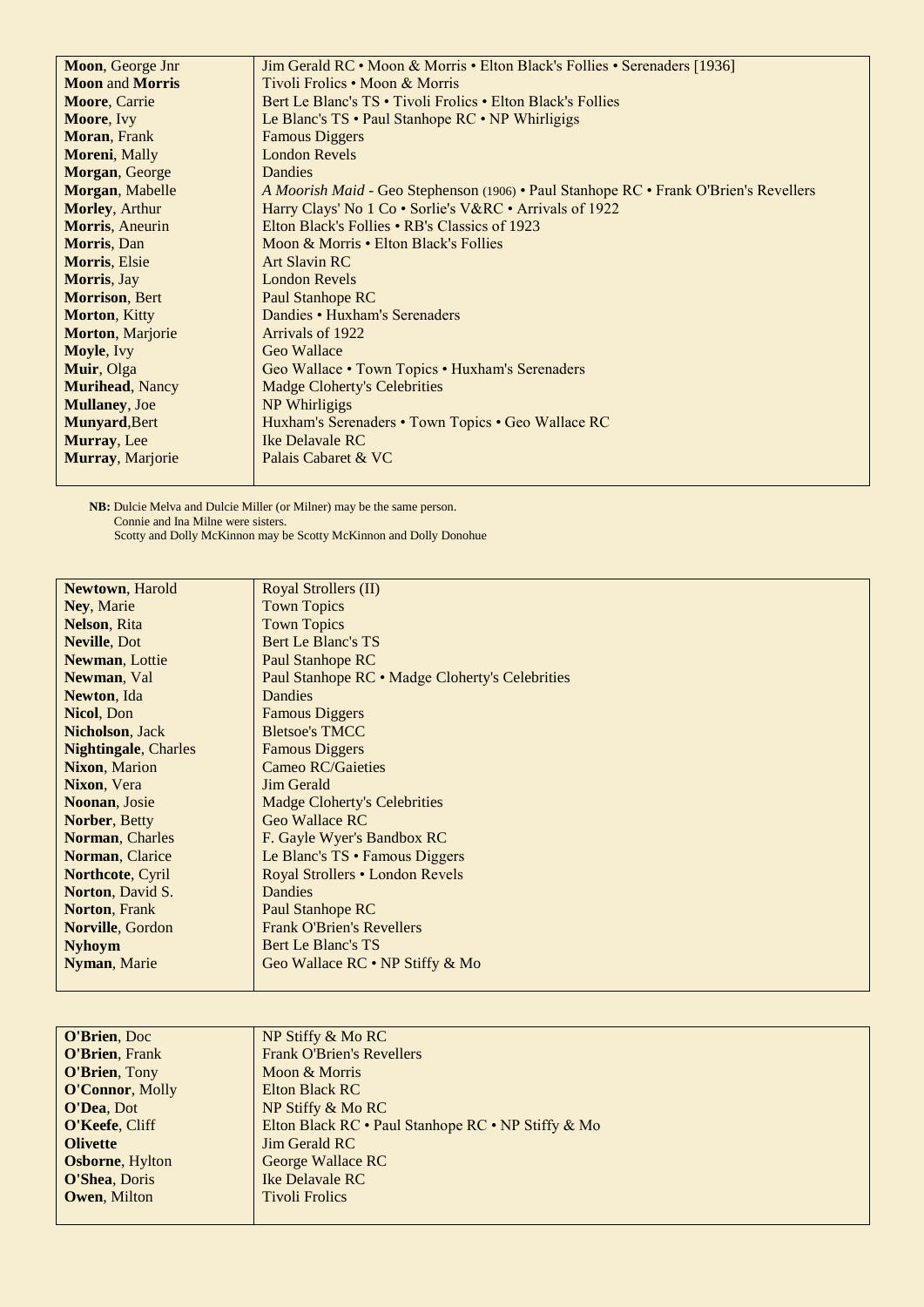| Pace, Andrew                                     | Dandies                                                                          |
|--------------------------------------------------|----------------------------------------------------------------------------------|
| <b>Palmerston, Rosina</b>                        | Dandies                                                                          |
| Parker, Enid                                     | <b>Town Topics</b>                                                               |
| Parkes, Ernest                                   | Dandies                                                                          |
| Parkes, Florrie                                  | <b>Bert Le Blanc's TS</b>                                                        |
| Parkes, Rosie                                    | Dandies • Courtiers                                                              |
| Parry, Richard                                   | Sorlie's V&RC                                                                    |
| Parselles, Angela                                | NP Whirligigs                                                                    |
| Partridge, Olive                                 | <b>Geo Wallace RC</b>                                                            |
| Pascoe, Beth                                     | Harry Clay's No 1 MCRC                                                           |
| Patten, Letty                                    | Bert Le Blanc's TS                                                               |
| Patterson, Alma                                  | Ike Delavale RC                                                                  |
| Paterson, Arline                                 | Frank Neil's VC • Ike Delavale RC • Storiettes • Cinderella (1926)               |
| Paterson, Jack "Dinks"                           | <b>London Revels</b>                                                             |
| Paul, Queenie                                    | Le Blanc's TS • NP Stiffy & Mo RC • NP's Whirligigs • Connors and Paul RC        |
| Paulasto, Ern                                    | Huxham's Serenaders • Connors & Paul • London Revels • Cameo RC/Gaieties         |
| Paulasto, Fred                                   | Huxham's Serenaders • London Revels • Cameo RC/Gaieties                          |
| Pawley, Poss                                     | <b>Madge Cloherty's Celebrities</b>                                              |
| Payne, Dalton                                    | Jim Gerald RC                                                                    |
| Payne, Harry                                     | Jim Gerald RC                                                                    |
| Peachy, Frank                                    | <b>Dandies</b>                                                                   |
| Peacock, Oliver                                  | Dandies                                                                          |
| Pearce, Bobby                                    | <b>Famous Diggers</b>                                                            |
| Pearce, Les                                      | Jim Gerald • Storiettes                                                          |
| Pears, Fred                                      | <b>Royal Strollers</b>                                                           |
| Peate, Peggy                                     | <b>Town Topics</b>                                                               |
| Penn, Henri                                      | <b>Courtiers CCC</b>                                                             |
| Penson, Rita                                     | <b>Bert Le Blanc's TS</b>                                                        |
| Penson, Violet                                   | Bert Le Blanc's TS                                                               |
| Perkins, F.                                      |                                                                                  |
|                                                  | <b>Famous Diggers</b>                                                            |
| Perry, Fonda<br>Perryman, Will                   | Graham Mitchell's Serenaders • Madge Cloherty's Celebrities<br><b>Jim Gerald</b> |
|                                                  |                                                                                  |
| <b>Phillips</b> , Bessie                         | Harry Clay's No 1 Co                                                             |
| Phillips, Eileen                                 | Harry Clay's No 1 Co<br><b>Huxham's Serenaders</b>                               |
| <b>Phillips, Mark</b><br><b>Phillips, Myrtle</b> | <b>Famous Diggers</b>                                                            |
| Pickering, Ted                                   | <b>Graham Mitchell's Serenaders</b>                                              |
| Pietriche, Olga                                  | NP Stiffy & Mo                                                                   |
|                                                  |                                                                                  |
| <b>Pitcher, Ernest</b><br>Pittard, Thelma        | Paul Stanhope RC<br><b>Famous Diggers</b>                                        |
|                                                  | NP Stiffy $& Mo \cdot NP$ Whirligigs                                             |
| Pollard, Belle<br>Pollard, Maisie                | NP Stiffy and Mo                                                                 |
| Porter, Avis                                     | Paul Stanhope RC                                                                 |
| Posner, Maisie                                   | <b>Art Slavin RC</b>                                                             |
| Powell, George [M Dir]                           | <b>Bert Le Blanc's TS</b>                                                        |
| <b>Powell</b> , Rosetta                          | <b>Famous Diggers</b>                                                            |
| Power, Myrtle                                    | Town Topics • Royal Strollers (II) • RB's Classics of 1923                       |
| Power, Polly                                     | NP Stiffy $& Mo \cdot NP$ Whirligigs                                             |
| <b>Pownall</b> , George                          | Courtiers                                                                        |
| Preston, Tom                                     | <b>Famous Diggers</b>                                                            |
| Proctor, George                                  | <b>Famous Diggers</b>                                                            |
| Pry, Paul                                        | <b>Art Slavin RC</b>                                                             |
|                                                  |                                                                                  |
|                                                  |                                                                                  |

| <b>Quealy, Harry</b>  | Elton Black RC                |
|-----------------------|-------------------------------|
| <b>Ouine, Grace</b>   | Art Slavin RC · Stanley McKay |
| <b>Ouinlan</b> , Jack | Le Blanc's TS                 |
|                       |                               |

| <b>Rache, Bert</b>    | Eldie & Bracey's VC                                                             |
|-----------------------|---------------------------------------------------------------------------------|
| <b>Raines, Gladys</b> | <b>Town Topics</b>                                                              |
| <b>Ralston, Edna</b>  | <b>Jim Gerald RC</b>                                                            |
| Ray, Bert             | Le Blanc's TS • Frank Neil's VC • Connors & Paul RC (Bert Rayne?) • Bert Ray RC |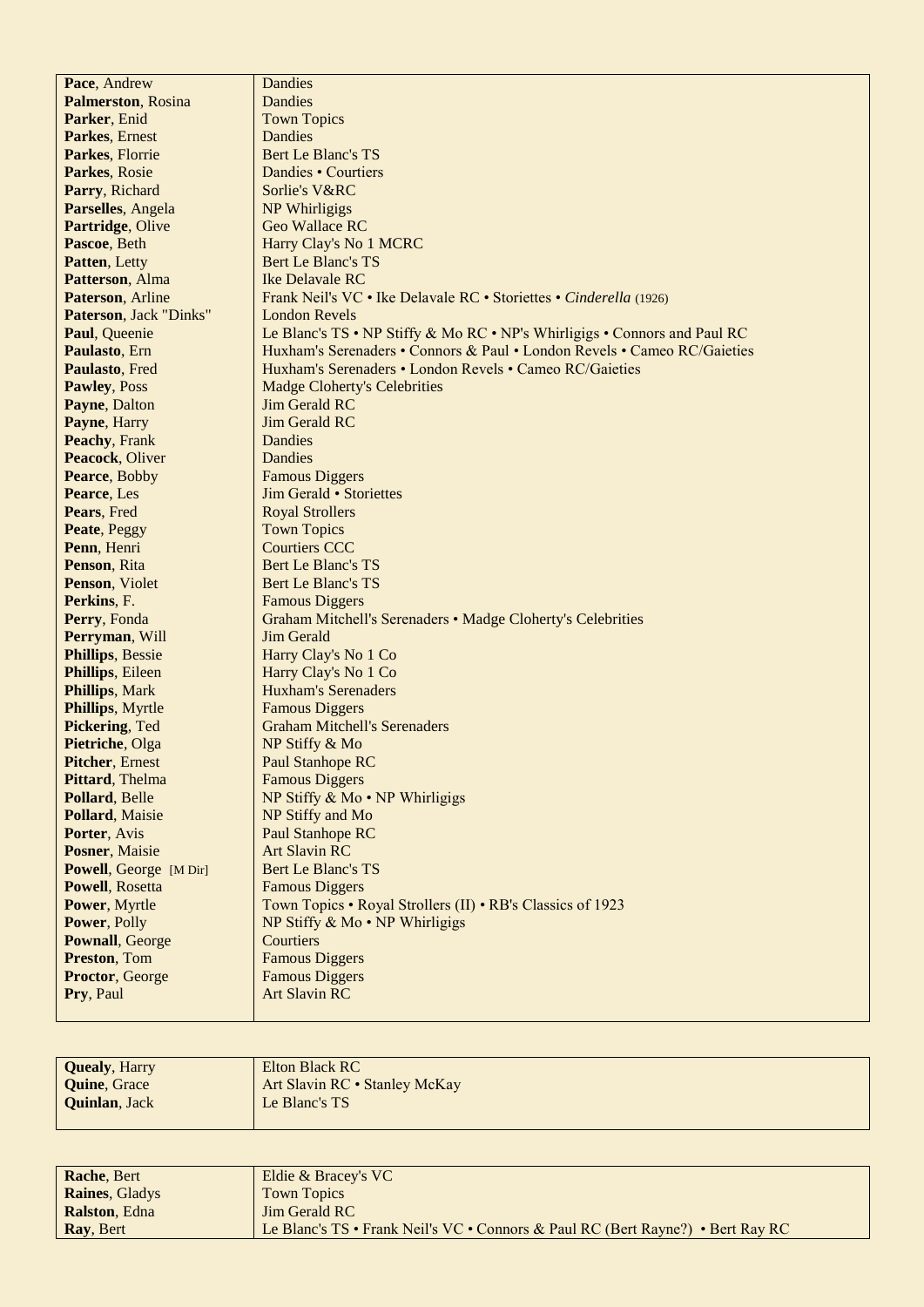| Ray, Ivy                    | <b>Famous Diggers</b>                                                                  |
|-----------------------------|----------------------------------------------------------------------------------------|
| Ray, Olga                   | Le Blanc's TS                                                                          |
| Raye, Biddy                 | <b>Town Topics</b>                                                                     |
| Raye, Shannon               | Dandies • WG Smart Set • Jim Gerald RC • NP Whirligigs • Moon & Morris                 |
| Raynor, Will                | Stanley McKay • Paul Stanhope RC • Le Blanc's TS • NP Whirligigs                       |
| Reade, Fred                 | <b>Town Topics</b>                                                                     |
| Reddy, Max                  | <b>Jim Gerald RC</b>                                                                   |
| Redfern, Rene               | NP Stiffy & Mo                                                                         |
| Regan, Alec                 | Palais Cabaret & VC                                                                    |
| Reid, Lillie                | Ella Carrington's Stray Leaves Combination                                             |
| Reid, Pat                   | Geo Wallace RC                                                                         |
| Rene, Roy                   | [see AVTA bio]                                                                         |
| Renshaw, Arthur             | Paul Stanhope RC                                                                       |
| <b>Rich</b> , Leonard       | Geo Wallace RC • Clowns in Clover • Frank Neil's VC • FGW's Bandbox RC • NP Whirligigs |
|                             | • Graham Mitchell's Jesters/Serenaders • Madge Cloherty's Celebrities                  |
| <b>Richmond</b> , Les       | <b>Huxham's Serenaders</b>                                                             |
| <b>Ricardo Bros</b>         | NP Whirligigs                                                                          |
| <b>Rickarts, Dorrie</b>     | <b>Graham Mitchell's Serenaders</b>                                                    |
| <b>Riscoe, Arthur</b>       | <b>Dandies</b>                                                                         |
| <b>Ritchie</b> , Mavis      | <b>Madge Cloherty's Celebrities</b>                                                    |
| <b>Ritchie Bros</b>         | <b>Madge Cloherty's Celebrities</b>                                                    |
| <b>Ritter, Elsie</b>        | <b>Cameo RC/Gaieties</b>                                                               |
| <b>Ritter, Gracie</b>       | <b>Cameo RC/Gaieties</b>                                                               |
| Ritter, Mudro               | <b>Cameo RC/Gaieties</b>                                                               |
| Roberts, Robert             | Frank Neil's VC • Ike Delavale RC • Storiettes • Cinderella (1926)                     |
| Roberts, Vic                | Elton Black's Follies . Vic Roberts' Mirthmakers                                       |
| <b>Rochelle</b> , Amy       | [see AVTA bio]                                                                         |
| Rockley, Wal                | <b>Art Slavin RC</b>                                                                   |
| <b>Rodney, Netta</b>        | Palais Cabaret & VC                                                                    |
| Rolfe, Nellie               | Dandies                                                                                |
| Rollow, Will                | Harry Clay's No 1 MCRC                                                                 |
| Romaine, Jim                | <b>Geo Wallace RC</b>                                                                  |
| Roper, Robert               | Dandies • WG Smart Set                                                                 |
| Rose, Cuthbert              | Dandies                                                                                |
| Rose, Phyllis               | <b>Town Topics</b>                                                                     |
| Ross, Harry $(1)$           | Grotesque MCC • American Burlesque Co • Paul Stanhope RC • Tom Haverley MCC •          |
|                             | <b>WG Sunshine Players</b>                                                             |
| Ross, Harry $(2)$           | NP Stiffy & Mo · Harry Ross RC · NP Whirligigs                                         |
| <b>Rossiter</b> , Madeline  | Royal Strollers . Town Topics . Famous Diggers . Tivoli Frolics . English Pierrots     |
| <b>Rougal</b> , Valerie     | <b>Connors &amp; Paul RC</b>                                                           |
| Ross, Peggy                 | Dandies                                                                                |
| Rosslyn, Ida                | JFs Empire Co                                                                          |
| Rowe, Bryce                 | <b>Royal Strollers</b>                                                                 |
| Rowe, Myra                  | <b>Jim Gerald RC</b>                                                                   |
| Royal, Neville              | Le Blanc's TS                                                                          |
| Rox, Joe                    | Joe Rox RC • Stanley McKay                                                             |
| Rudd, Sybil                 | Geo Wallace RC                                                                         |
| Rush, Bertha                | Bert Le Blanc's TS                                                                     |
| Ryan, Cecil                 | Dandies                                                                                |
| <b>Ryan</b> , Dick [Master] | NP Whirligigs                                                                          |
| Ryan, Dick & Roma           | <b>Madge Cloherty's Celebrities</b>                                                    |
| Ryan, Lena                  | Geo Wallace RC • Tivoli Frolics                                                        |
|                             |                                                                                        |

| [see AVTA bio]                                                                        |
|---------------------------------------------------------------------------------------|
| <b>Geo Wallace RC</b>                                                                 |
| Cameo RC/Gaieties                                                                     |
| <b>Dandies</b>                                                                        |
| NP Whirligigs • Ike Delavale RC • RB's Classics of $1923$ • Graham Mitchell's Jesters |
| Cameo RC/Gaieties                                                                     |
| Geo Wallace RC                                                                        |
| Serenaders [1936]                                                                     |
| Jim Gerald • Diggers (1931 film) • Tout Paris Co (1933) • NP Whirligigs               |
| Kate Howarde DC • Geo Wallace RC                                                      |
|                                                                                       |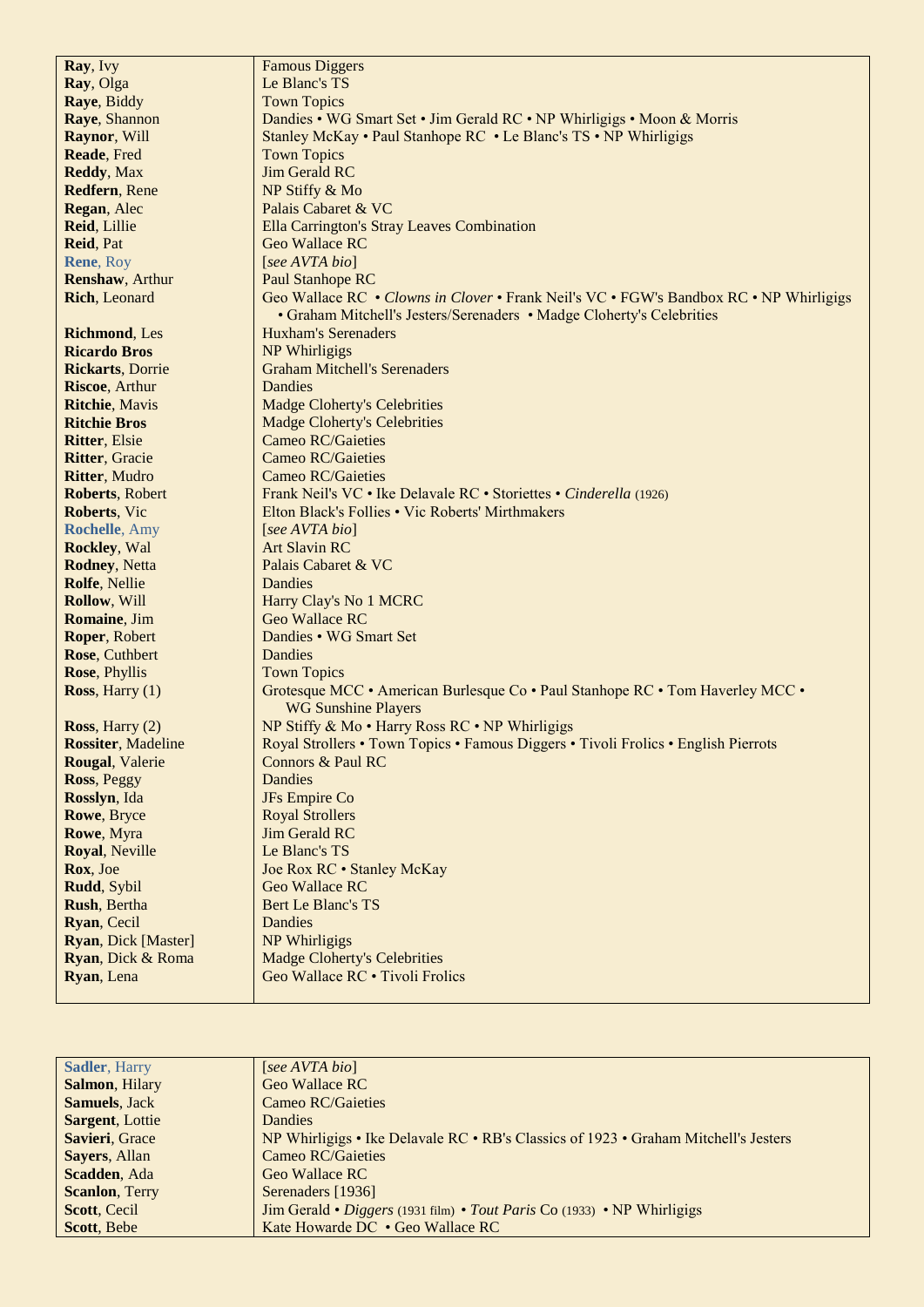| Scott, Elsa                               | <b>FGW's Bandbox RC</b>                                             |
|-------------------------------------------|---------------------------------------------------------------------|
| Scott, Hal                                | <b>Art Slavin RC</b>                                                |
| Scott, Jack                               | Geo Wallace RC • NP Whirligigs                                      |
| Secombe, Ron                              | Serenaders [1936]                                                   |
| Seddon, Olive                             | <b>Huxham's Serenaders</b>                                          |
| <b>Sellars</b> , Vernon                   | Phil Smith • Mother Goose (1924) • Geo Ward RC                      |
| Sewell, Vera                              | Tivoli Frolics • Moon & Morris                                      |
| <b>Shamrock</b> , Irene                   | Geo Wallace RC · Freddie Forbes Funbeam Co                          |
| Shand, Ron                                | Jim Gerald RC • Ike Delavale RC • NP Whirligigs • Serenaders [1936] |
| Shannon, Hilda                            | <b>WG Sunshine Players</b>                                          |
| Sharpe, Peggy                             | <b>London Revels</b>                                                |
| Sharpe, May                               | <b>Bletsoe's TMCC</b>                                               |
| Shaw, Gladys                              | NP Stiffy & Mo • Royal Strollers (II) • Elton Black's Follies       |
| Shaw, Lily                                | <b>London Revels</b>                                                |
| Sherman, Charles L                        | Jim Gerald RC • Ward & Sherman American RC                          |
| <b>Sherry</b> , Pat                       | <b>Stan Foley [SM]</b>                                              |
| Sherwin, Will & Alf                       | JFs Empire Co                                                       |
| <b>Sherwood, Curley</b>                   | Geo Ward RC                                                         |
| <b>Shilling</b> , Ivy                     | <b>Town Topics</b>                                                  |
| Shipp, Edwin                              | Kate Howarde DC                                                     |
| <b>Shipp, Minnie</b>                      | Kate Howarde DC                                                     |
| <b>Shirley</b> , Thea                     | <b>Paul Stanhope RC</b>                                             |
| Simpson, Roy                              | <b>Famous Diggers</b>                                               |
| Siscos, The (incl. Roy)                   | Serenaders [1936] · Madge Cloherty's Celebrities                    |
| <b>Skewes</b> , Myrtle                    | <b>London Revels</b>                                                |
| Slater, Charlie                           | <b>London Revels</b>                                                |
| Slavin, Art                               | [see AVTA bio]                                                      |
| Small, Nellie                             | <b>Graham Mitchell's Jesters</b>                                    |
| <b>Smith, Beattie</b><br>Smith, Eileen    | JF Empire Co<br><b>Geo Wallace RC</b>                               |
| <b>Smith, Emmie</b>                       | JF Empire Co                                                        |
| Smith, Linn (LS Jazz Band)                | <b>Connors &amp; Paul RC</b>                                        |
| Solomon, Ruby                             | Paul Stanhope RC                                                    |
| Sorlie, George                            | Sorlie's V&RC . Art Slavin RC                                       |
| Spiers, William                           | Dandies                                                             |
| Spiller, P.                               | Ella Carrington's Stray Leaves Combination                          |
| Spry, Freda                               | Ike Delavale RC                                                     |
| <b>Stagpoole, Elvie</b>                   | Le Blanc's TS . Ike Delavale RC                                     |
| <b>Stagpoole, Ted</b>                     | Fred Coyne's London RC                                              |
| <b>Stanhope</b> , Hugh                    | <b>Dandies</b>                                                      |
| <b>Stanley, Hudson</b>                    | Geo Ward RC                                                         |
| <b>Stanley, Ted</b>                       | Le Blanc's TS • Harry Clay's No 1 Co                                |
| Statler, Hilda                            | NP Stiffy & Mo · Sorlie's V&RC                                      |
| <b>Statler Sisters</b>                    | NP Stiffy & Mo                                                      |
| Sellers, Vernon                           | Moon & Morris                                                       |
| <b>Steadman, Phyllis</b>                  | <b>Graham Mitchell's Jesters</b>                                    |
| <b>Stephenson, George</b>                 | Harry Clay's No 1 Co                                                |
| Stern, Sam                                | Sorlie's V&RC . Ike Delavale                                        |
| <b>Stevens, Will</b>                      | JFs Empire Co                                                       |
| <b>Stevenson</b> , Sybil                  | Arrivals of 1922                                                    |
| <b>Steward, Charles</b>                   | <b>Famous Diggers</b>                                               |
| Stewart, Alma                             | Geo Wallace RC                                                      |
| <b>Stewart, Catherine (Kitty)</b>         | NP Stiffy and Mo • NP Whirligigs • Bert Ray RC                      |
| <b>Stewart</b> , Dorothy                  | Dandies • Famous Diggers • Royal Strollers (II)                     |
| <b>Stewart</b> , Keith                    | NP Whirligigs                                                       |
| Stewart, John                             | <b>Dandies</b>                                                      |
| <b>Steyne, Hugh</b>                       | <b>Huxham's Serenaders</b>                                          |
| <b>St Clair, Hector</b>                   | Frank Neil's VC · Tivoli Frolics                                    |
| St George, Ada                            | JF Empire Co                                                        |
| <b>St George, Horace</b>                  | JF Empire Co                                                        |
| <b>Streeter, Laurel</b>                   | <b>Graham Mitchell's Jesters</b>                                    |
| <b>Summers</b> , Dorothy                  | Dampier's TC Co · Tivoli Frolics<br><b>Courtiers CCC</b>            |
| <b>Sylvester</b> , Violet<br>Synott, Edie | <b>Cameo RC/Gaieties</b>                                            |
|                                           |                                                                     |
|                                           |                                                                     |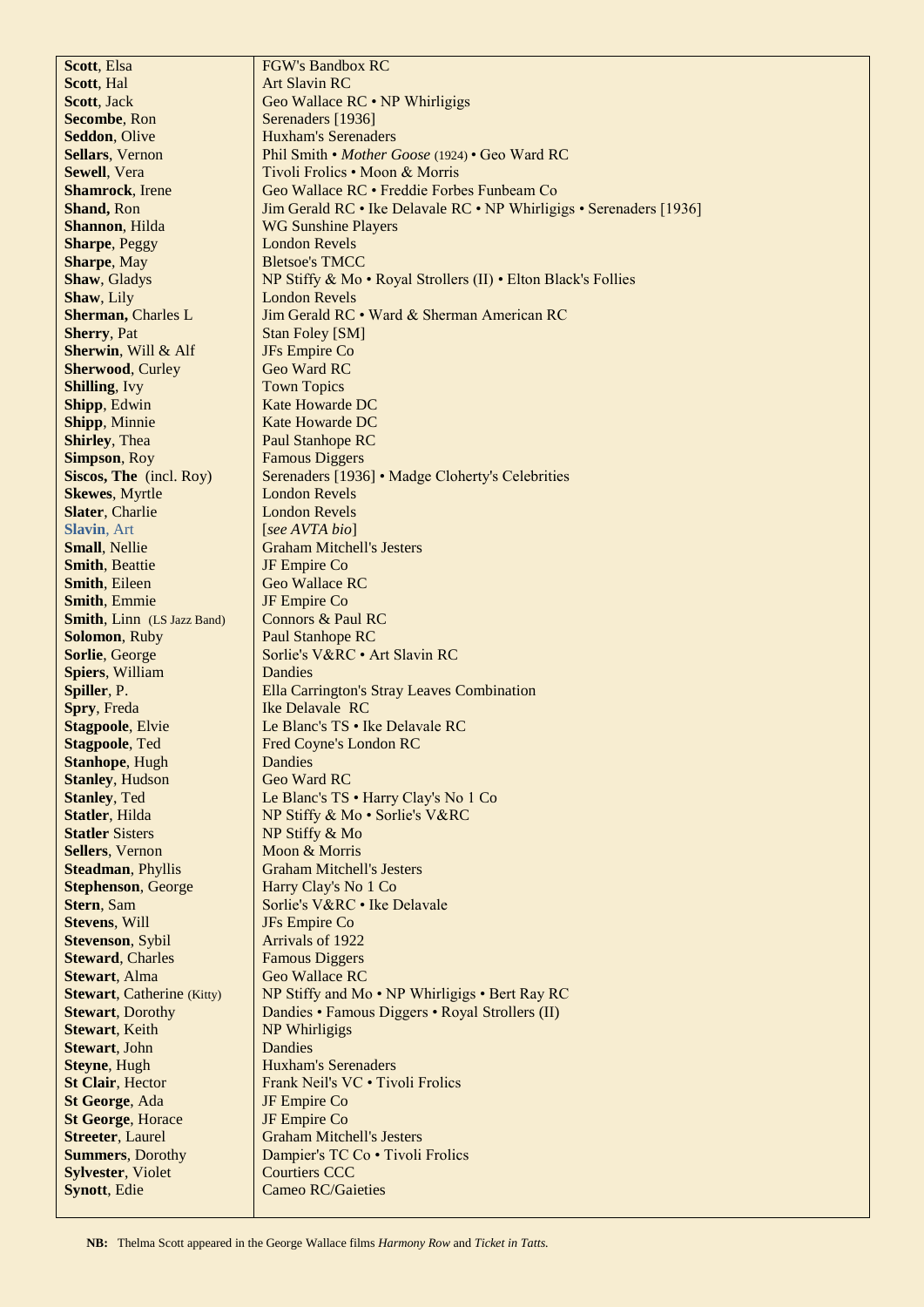| Tandy, Vera                      | Le Blanc's TS                                               |
|----------------------------------|-------------------------------------------------------------|
| Taylor, Charles H.               | Ella Carrington's Stray Leaves Combination                  |
| <b>Taylor, Dorothy</b>           | <b>Tivoli Frolics</b>                                       |
| Taylor, Gladys                   | <b>Jim Gerald RC</b>                                        |
| Taylor, Iris                     | <b>Art Slavin RC</b>                                        |
| Taylor, Mr J.                    | Dandies                                                     |
| Telfer, Maud                     | Harry Borradale's Sparklers • Huxham's Serenaders           |
| <b>Terry Sisters</b>             | NP Stiffy & Mo                                              |
| <b>Thompson, Alex</b>            | Geo Wallace RC                                              |
| Thomspon, Jock                   | <b>Famous Diggers</b>                                       |
| Thompson, Lily                   | <b>Art Slavin RC</b>                                        |
| <b>Thompson, Olive</b>           | NP Stiffy & Mo                                              |
| <b>Thomas, Mona</b>              | Kate Howarde DC • Dandies • Jim Gerald RC • Ike Delavale RC |
| Tier, Athol                      | Dandies                                                     |
| Tilburn, Sadie                   | Town Topics • Arrivals of 1922                              |
| <b>Tilton, Stan</b>              | Bert Ray RC                                                 |
| <b>Tindall</b> , Doris (aka Dot) | Ike Delavale RC                                             |
| Toon, Cliff                      | Paul Stanhope RC                                            |
| <b>Topping, May</b>              | Arrivals of 1922                                            |
| <b>Tozer, Frank R</b>            | <b>Town Topics</b>                                          |
| <b>Trevail</b> , Winnie          | <b>Jim Gerald RC</b>                                        |
| <b>Treweek, Elsie</b>            | <b>Town Topics</b>                                          |
| Tryian, Freda                    | <b>Graham Mitchell's Jesters</b>                            |
| <b>Tucker, Bert</b>              | Geo Wallace RC                                              |
| Tutty, Ted                       | Harry Clay's No 1 Co                                        |

|   | and the contract of the contract of the contract of the contract of the contract of the contract of the contract of |
|---|---------------------------------------------------------------------------------------------------------------------|
| T |                                                                                                                     |
|   |                                                                                                                     |
|   |                                                                                                                     |

| Valli, Joe            | Famous Diggers • Diggers (1931 film) • Let George Do It (1936 film) |
|-----------------------|---------------------------------------------------------------------|
| Vando, Irene          | Jim Gerald RC • Moon & Morris RC • Merry Monarchs • NP Whirligigs   |
| Vane, Lance           | Le Blanc's TS • Jim Gerald RC                                       |
| Vause, Marjorie       | NP Whirligigs                                                       |
| Vere, Irene           | <b>Dandies</b>                                                      |
| Vernon, Harry         | Le Blanc's TS                                                       |
| Vernon, Lou           | Kate Howarde DC . Town Topics                                       |
| <b>Vernon, Walter</b> | Town Topics • RB's Classics of 1923                                 |
|                       |                                                                     |

NB: Irene Vere aka Mrs Claude Dampier

| <b>Waine, Pinkie</b>     | <b>Art Slavin RC</b>                                        |
|--------------------------|-------------------------------------------------------------|
| <b>Walker, Winnie</b>    | <b>Cameo RC/Gaieties</b>                                    |
| <b>Wallace, George</b>   | [see AVTA bio]                                              |
| <b>Wallace, Waverley</b> | Graham Mitchell's Serenaders • Madge Cloherty's Celebrities |
| <b>Walsh, Allan</b>      | NP Whirligigs                                               |
| <b>Walters</b> , Lydia   | <b>JFs</b> Empire Co                                        |
| <b>Waltham, Ford</b>     | Scarlet Troubadours • Dandies • Courtiers                   |
| <b>Walton, Alice</b>     | Le Blanc's $TS \cdot Art$ Slavin RC                         |
| <b>Walton, Herbert</b>   | Dandies                                                     |
| <b>Ward, Evelyn</b>      | Dandies                                                     |
| Ward, Lalla              | Huxham's Serenaders                                         |
| Ward, Marie              | Jim Gerald RC • Frank O'Brien's Revellers                   |
| Ward, Isobel             | Serenaders [1936]                                           |
| <b>Ward, Kathleen</b>    | Geo Ward RC                                                 |
| Ward, Sam                | FGW's Bandbox RC • Palais Cabaret & VC                      |
| <b>Waring, Hilda</b>     | Sorlie's V&RC • NP Whirligigs                               |
| <b>Wardon, Hettie</b>    | <b>JFs</b> Empire Co                                        |
| Warne, Bert              | <b>Art Slavin RC</b>                                        |
| <b>Warner, Elsie</b>     | <b>Cameo RC/Gaieties</b>                                    |
| <b>Warren, Molly</b>     | Le Blanc's TS                                               |
| <b>Warren Boys</b>       | <b>Stanley McKay's Gaieties</b>                             |